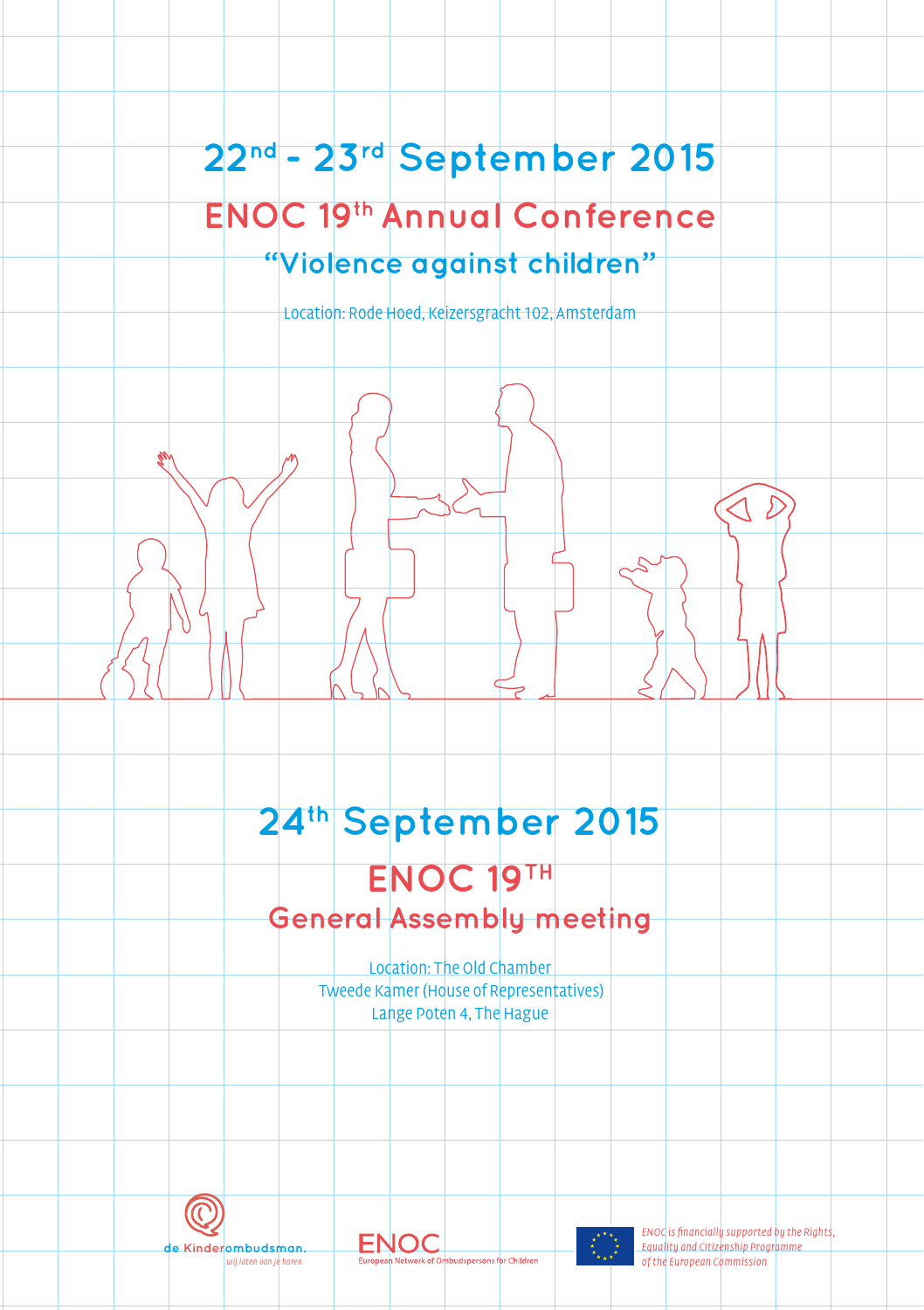### het Verdrag inzake de Rechten van het kind opgesteld, kortweg: het Kinderrechtenverdrag. Daarin staan regels die moeten garanderen dat kinderen zich op een goede manier kunnen **Table of contents**

| Word of welcome                                  | 3 <sup>5</sup> |
|--------------------------------------------------|----------------|
| Conference programme                             | $\overline{4}$ |
| <b>General Assembly programme</b>                | $\overline{6}$ |
| <b>Plenary sessions and speakers</b>             | $7-19$         |
| <b>Breakout sessions: Roundtable discussions</b> | 20             |
| <b>Breakout sessions: Country updates</b>        | 24             |
| <b>Evening programme</b>                         | 25             |
| <b>Practical information</b>                     | 27             |
| <b>Contact information</b>                       | 28             |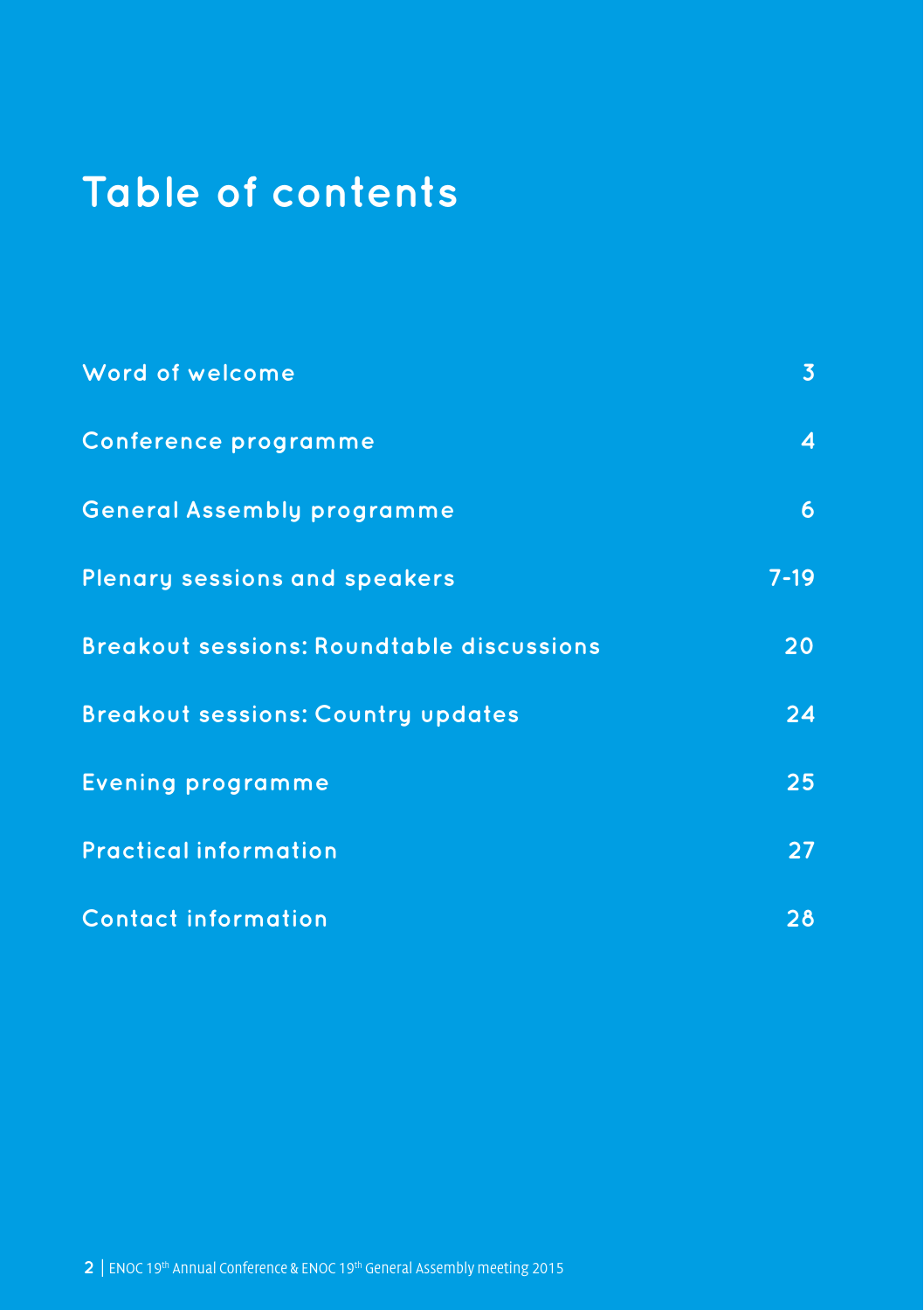# **Word of welcome**

### <span id="page-2-0"></span>**Welcome to Amsterdam!**

I'm very pleased to host this year's ENOC Annual Conference and would like to thank you for attending this event. This year, the central theme is Violence against children.

While children have the unconditional right to grow up in a safe environment, many children in Europe are victims of child abuse and neglect. It is our moral and legal obligation to do everything within our powers to improve their situation and prevent future violence against children.

In de past months, we have devoted ourselves to creating an interesting and inspiring programme for this conference. Speakers from the Netherlands, Europe and beyond will share their knowledge and experience with you. Furthermore, our research on the combat against child maltreatment in European countries will hopefully grant valuable insights about possible policy improvements in your own country.

On behalf of the team, I wish you most inspiring and pleasant days at the ENOC 19th Annual Conference.

Warm regards,

Marc Dullaert. ENOC Chair-Elect, The Netherlands' Ombudsman for Children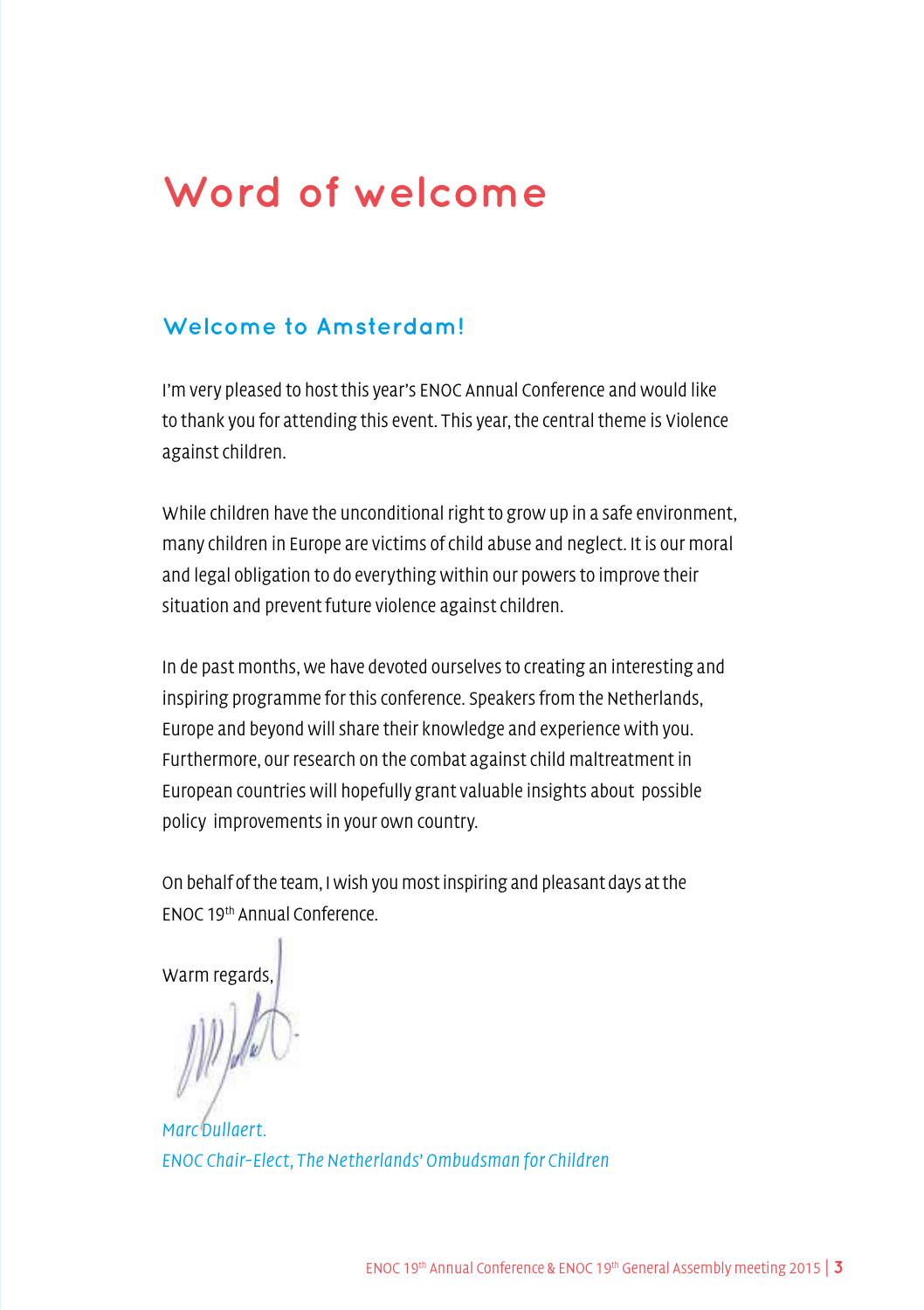# <span id="page-3-0"></span>**Conference programme**

# **Conference day 1 – Tuesday 22nd September 2015**

| $8.45 - 9.15$ am   | <b>Registration, Tea/Coffee</b>                                                                             |
|--------------------|-------------------------------------------------------------------------------------------------------------|
| $9.15 - 9.25$ am   | Opening of the conference                                                                                   |
|                    | • Mr. Eberhard van der Laan, Mayor of Amsterdam                                                             |
| $9.25 - 10.00$ am  | <b>Welcome address</b>                                                                                      |
|                    | • Mr. Tam Baillie, ENOC Chair, Scotland's Commissioner for Children and Young People                        |
|                    | • Mr. Marc Dullaert, ENOC Chair-Elect, The Netherlands' Ombudsman for Children                              |
| $10.00 - 10.45$ am | Violence against children from a UN perspective                                                             |
|                    | • Ms. Marta Santos Pais, Special Representative of the UN Secretary-General on                              |
|                    | Violence against Children                                                                                   |
| $10.45 - 11.15$ am | <b>Tea/Coffee break</b>                                                                                     |
| $11.15 - 12.15$ pm | Tackling violence against children in Europe: The way forward                                               |
|                    | • Mr. Marc Dullaert, the Netherlands' Ombudsman for Children                                                |
|                    | • Ms. Marielle Dekker, Director of Augeo Foundation for Prevention of Child Abuse                           |
| $12.15 - 1.00$ pm  | The lifelong impact of child abuse                                                                          |
|                    | • Ms. Marga Haagmans, Head of the Policy and Innovation Department of Augeo Foundation                      |
|                    | • Mr. Marcel Mannens, Professor of Genome Diagnostics, University of Amsterdam                              |
|                    | • Ms. Bernet Elzinga, Professor of Stress-related Psychopathology, Leiden University                        |
| $1.00 - 2.0$ pm    | Lunch                                                                                                       |
| $2.00 - 2.45$ pm   | Child trafficking and sexual violence against children: lessons from the Netherlands                        |
|                    | Trafficking of Children. Different Phenomena, Universal Dilemmas                                            |
|                    | • Ms. Corinne Dettmeijer, Dutch Rapporteur on Trafficking in Human Beings and Sexual                        |
|                    | Violence against Children                                                                                   |
|                    |                                                                                                             |
|                    | Online sexual abuse of children: Improvements based on the experiences of children                          |
|                    | • Ms. Maaike Pekelharing, Senior staff member of the hotline Combating Child<br>Pornography on the Internet |
| $2.45 - 3.15$ pm   | "Let's talk young, let's talk about violence!" (part 1)                                                     |
|                    | Presentation of the concept, process and outcome of this year's ENOC child participation project.           |
|                    | • Mr. David Lallemand, General Coordinator of the ENYA Let's Talk Young project, and                        |
|                    | communication advisor/project manager at Belgium's (Brussels & Wallonia)                                    |
|                    | Ombudsperson for Children's Rights Office                                                                   |
| 3.15-3.45 pm       | <b>Tea/Coffee break</b>                                                                                     |
| $3.45 - 5.00$ pm   | "Let's talk young, let's talk about violence!" (part 2)                                                     |
|                    | • Film screening                                                                                            |
| $5.00 - 5.15$ pm   | <b>Conclusions on day 1</b>                                                                                 |
|                    | • Mr. Tam Baillie, ENOC Chair, Scotland's Commissioner for Children and Young People                        |
|                    |                                                                                                             |
|                    | • Mr. Marc Dullaert, ENOC Chair-Elect, The Netherlands' Ombudsman for Children                              |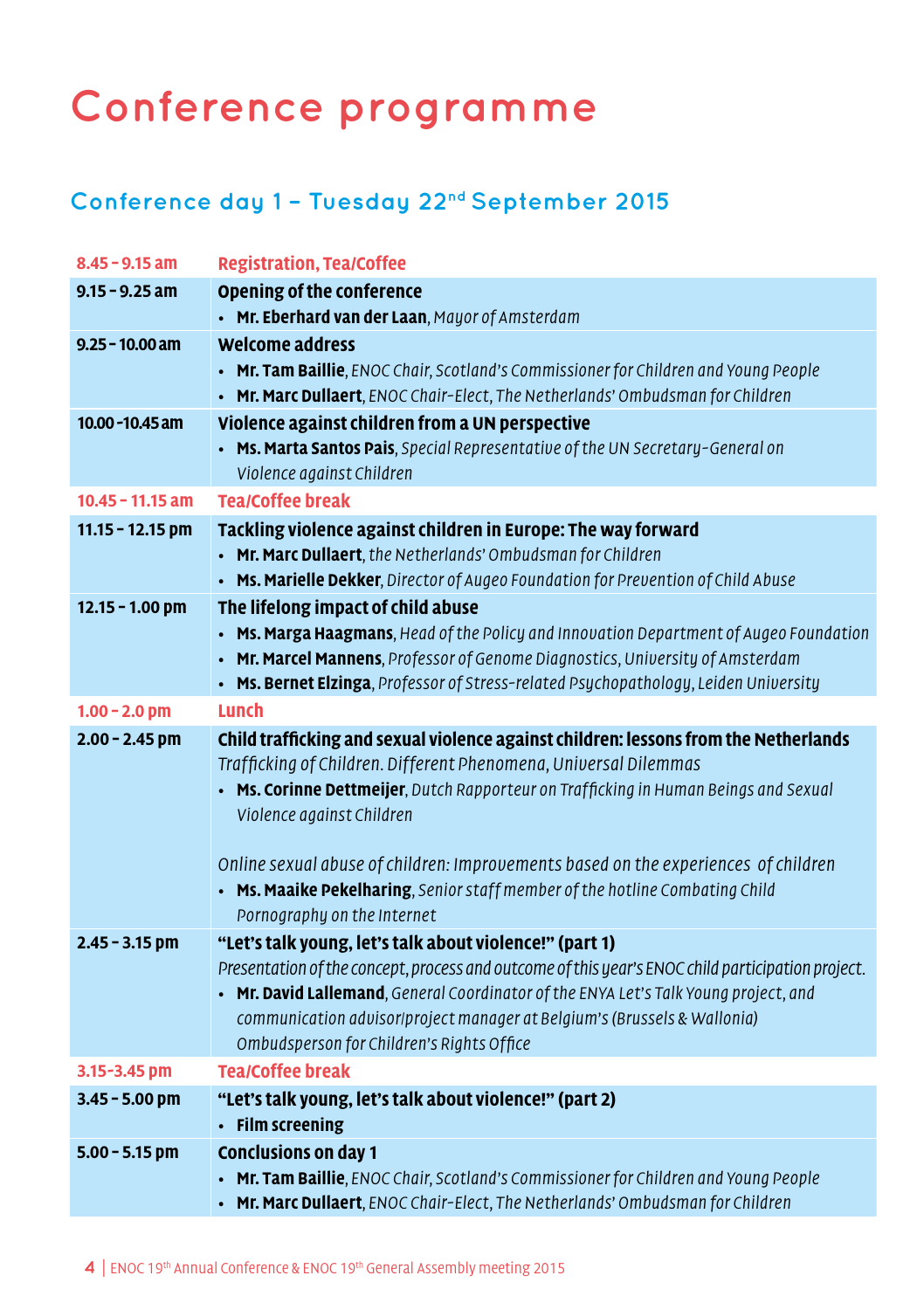# **Conference day 2 – Wednesday 23rd September 2015**

| $8.45 - 9.15$ am  | Arrival of conference participants, Tea/Coffee                                                                                                                                                                                                                                                                                                                                                                                                                                                                                                                                                                                                                                                            |
|-------------------|-----------------------------------------------------------------------------------------------------------------------------------------------------------------------------------------------------------------------------------------------------------------------------------------------------------------------------------------------------------------------------------------------------------------------------------------------------------------------------------------------------------------------------------------------------------------------------------------------------------------------------------------------------------------------------------------------------------|
| $9.15 - 10.15$ am | <b>Keynote inputs</b><br>Overview of European Commission activities to prevent and combat<br>violence against children<br>• Ms. Margaret Tuite, Coordinator on the Rights of the Child, European Commission<br>• Violence against children: FRA's research<br>Ms. Astrid Podsiadlowski, Head of Sector Rights of the Child, European Union Agency for<br>Fundamental Rights (FRA)<br>• The Council of Europe Strategy for the rights of the child<br>Ms. Regina Jensdóttir, Head of Children's Rights Division, Council of Europe                                                                                                                                                                         |
| 10.15-11.00 am    | <b>Child neglect</b><br>• Mr. Howard Dubowitz, Professor of Pediatrics and Director of the Center for Families,                                                                                                                                                                                                                                                                                                                                                                                                                                                                                                                                                                                           |
|                   | University of Maryland                                                                                                                                                                                                                                                                                                                                                                                                                                                                                                                                                                                                                                                                                    |
| 11.00-11.30 am    | <b>Tea/Coffee break</b>                                                                                                                                                                                                                                                                                                                                                                                                                                                                                                                                                                                                                                                                                   |
| 11.30-11.50 pm    | Working together with networks of child rights organisations to prevent<br>violence against children<br>• Ms. Jana Hainsworth, Secretary-General of Eurochild                                                                                                                                                                                                                                                                                                                                                                                                                                                                                                                                             |
| 11.50-1.30 pm     | Breakout sessions: Roundtable on the conference theme<br>1. No longer unnoticed: Identification and reporting of violence against children<br>• With contributions of the Augeo Foundation and Youth Taskforce on Violence<br>against Children<br>2. Accommodating recovery: differences made at the policy level<br>• With contributions of the Youth Taskforce on Violence against Children<br>3. Ombudspersons for children and children's right's coalitions: When (not) to team up<br>• With Mr. Nigel Thomas, Professor of Childhood and Youth Research, University of Central<br>Lancaster and representatives of Eurochild's National Partner Networks in Estonia, Serbia<br>and the Netherlands. |
| 1.30-2.15 pm      | Lunch                                                                                                                                                                                                                                                                                                                                                                                                                                                                                                                                                                                                                                                                                                     |
| 2.15-3.45 pm      | <b>Breakout sessions: Country updates</b>                                                                                                                                                                                                                                                                                                                                                                                                                                                                                                                                                                                                                                                                 |
| 3.45-4.00 pm      | <b>Closing session</b><br>• Mr. Tam Baillie, ENOC Chair, Scotland's Commissioner for Children and Young People<br>• Mr. Marc Dullaert, ENOC Chair-Elect, The Netherlands' Ombudsman for Children                                                                                                                                                                                                                                                                                                                                                                                                                                                                                                          |
| 4.00-4.30 pm      |                                                                                                                                                                                                                                                                                                                                                                                                                                                                                                                                                                                                                                                                                                           |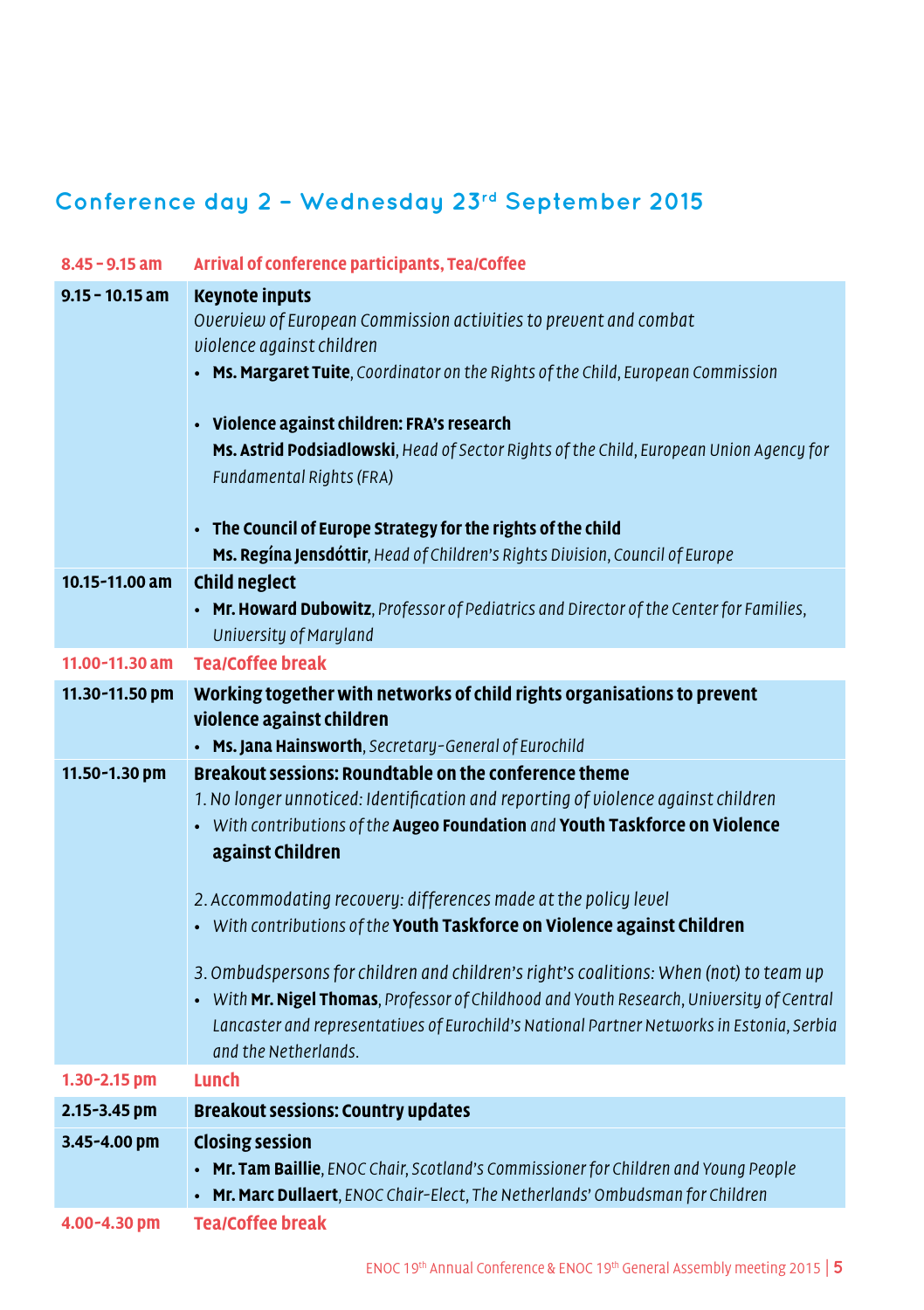# <span id="page-5-0"></span>**General Assembly programme**

The General Assembly is solely accessible for ENOC members

## **Wednesday 23rd September 2015**

**Moderator: Marc Dullaert**, ENOC Chair-Elect

**4.30-5.30 pm** Discussion session: **ENOC statement on violence against children**

## **Thursday 24th September 2015**

#### **Moderator: Mr. Tam Baillie**, ENOC Chair (until election of the new Bureau)

| $9.15 - 9.45$ am                                 | Registration, TealCoffee                                                                                                                                                                                                                                                                        |  |  |
|--------------------------------------------------|-------------------------------------------------------------------------------------------------------------------------------------------------------------------------------------------------------------------------------------------------------------------------------------------------|--|--|
| $9.45 - 10.00$ am                                | Welcome address<br><b>Ms. Anouchka van Miltenburg</b> , Speaker of the House of Representatives<br>$\bullet$<br>of the Netherlands                                                                                                                                                              |  |  |
| $10.00 - 10.15$ am                               | <b>Election of new Bureau members</b>                                                                                                                                                                                                                                                           |  |  |
| <b>Moderator: Mr. Marc Dullaert (ENOC Chair)</b> |                                                                                                                                                                                                                                                                                                 |  |  |
| 10.15-10.45 am                                   | <b>ENOC Business</b><br>Presentation of ENOC annual activities<br><b>Mr. Tam Baillie</b> , ENOC Chair for the period 2014-2015, Scotland's<br>$\bullet$<br>Commissioner for Children and Young People<br>Presentation and approval of the ENOC accounts<br>• Ms. Edita Ziobiene, ENOC Treasurer |  |  |
| 10.45-11.30 pm                                   | Discussion and agreement on the ENOC statement                                                                                                                                                                                                                                                  |  |  |
| $11.30 - 12.00$ am                               | <b>Tea/Coffee break</b>                                                                                                                                                                                                                                                                         |  |  |
| 12.00-1.15 pm                                    | Brainstorm about ENOC's 2016 activities and future of ENOC                                                                                                                                                                                                                                      |  |  |
| $1.15 - 1.45$ pm                                 | Other issues raised by the Bureau or by members                                                                                                                                                                                                                                                 |  |  |
| 1.45 pm                                          | Lunch                                                                                                                                                                                                                                                                                           |  |  |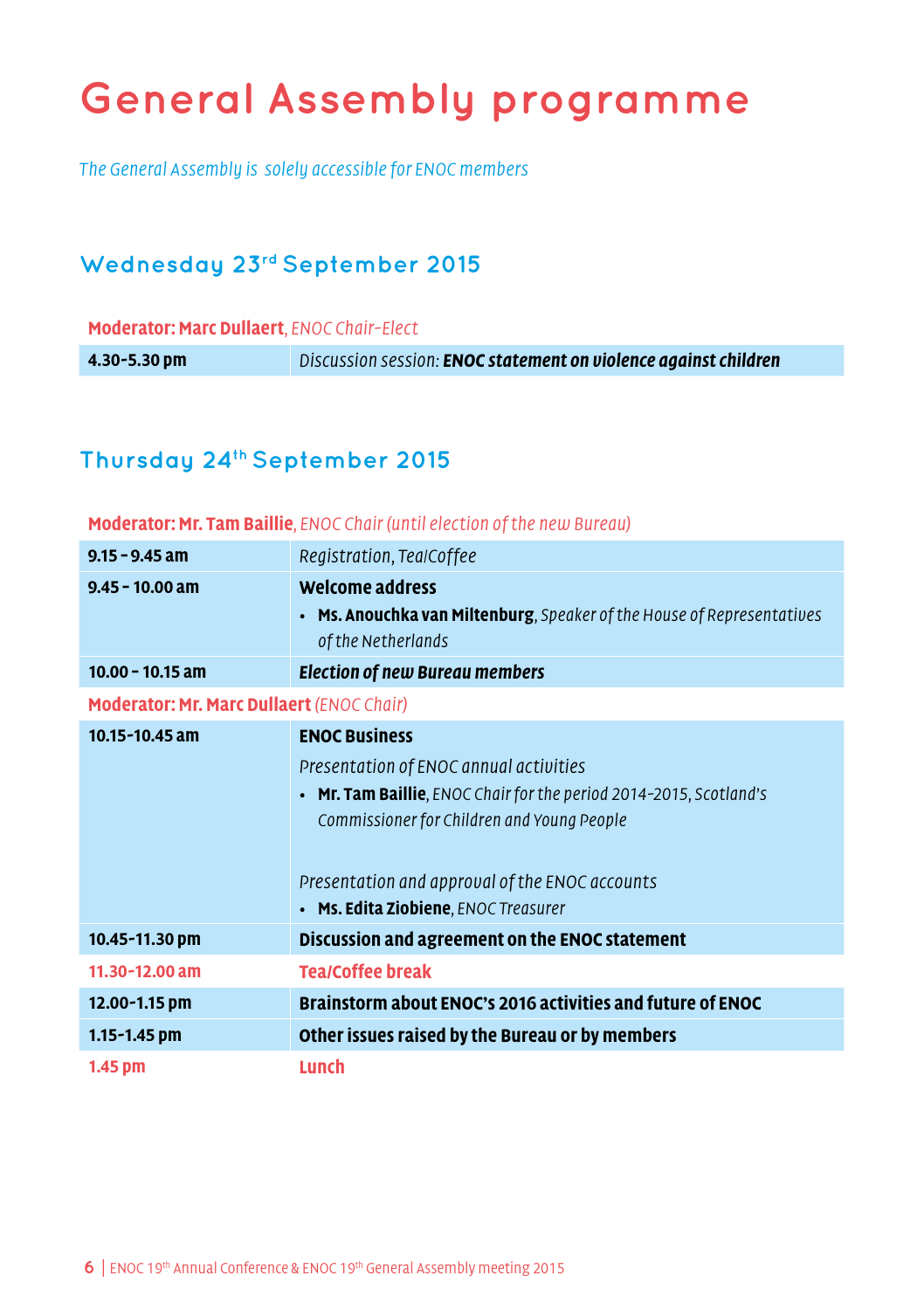# <span id="page-6-0"></span>**Plenary sessions and speakers**



**Tam Bailie** ENOC Chair, Scotland's Commissioner for Children and Young People

Tam Baillie has worked as a manager and practitioner with children and young people for 30 years, primarily with young offenders; young people in

and leaving care; and young homeless people. Tam has worked in Scotland and England and in both the statutory and voluntary sectors. He worked as the Director of Policy for Barnardo's Scotland from 2003 and worked extensively on children's policy and rights issues.

In May 2009, Tam took up the post of Scotland's Commissioner for Children and Young People. As the Commissioner, Tam's remit is: to have regard to the United Nations Convention on the Rights of the Child; to encourage the involvement of children and young people in the work of the Commissioner; and to promote and safeguard the rights of children and young people in Scotland. These rights are set out in the UN Convention on the Rights of the Child, which the UK Government signed up to in 1991.



### **Marc Dullaert**

ENOC Chair-Elect, The Netherlands' Ombudsman for Children

Marc Dullaert (1963) is the first-ever Ombudsman for Children of the Netherlands, appointed by the Dutch parliament in February 2011. Dullaert studied Theology before obtaining a Master's degree in Social Sciences and Communication Science. He also earned a Master's degree in Business Administration. Marc is

the founder and chairman of the KidsRights foundation, which champions children's rights in developing countries worldwide. He initiated the international Children's Peace Prize and currently chairs the associated expert committee. Each year, the message and example of these young winners inspire more than a billion people worldwide. He was also the initiator of the KidsRights Millennium Development Goals Conference, which was chaired jointly by Archbishop Emeritus Desmond Tutu and former President of South Africa F.W. de Klerk. Marc has extensive experience in the world of media. His last assignment was as CEO and shareholder of the European D&D media group from 2003 until 2009.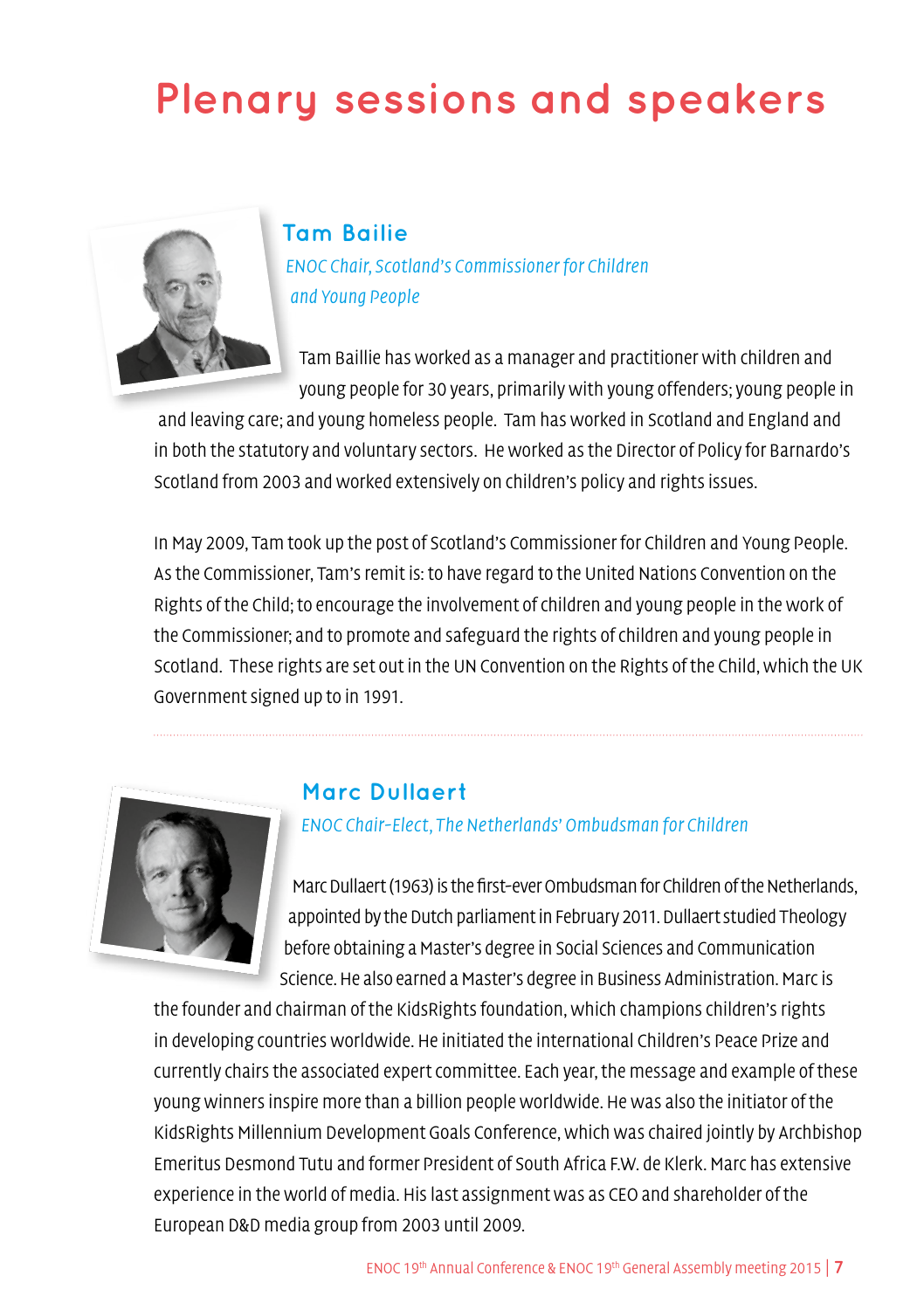

# **Eberhard van der Laan**

Mayor of Amsterdam

Eberhard Edzard van der Laan (1955) studied law at VU University Amsterdam and after graduation took the initiative to set up a law firm in 1992. He ended his relationship with that firm when he took office as Minister for Housing, Communities and Integration in

2008. Van der Laan joined the Dutch Labour Party (PvdA) in 1976. He sat on the Amsterdam City Council for the party from 1990 to 1998, from 1993 as chairman of his party's council representatives. Before that, he was political assistant to Alderman Jan Schaefer. On 7 July 2010, Eberhard van der Laan took office as Mayor of Amsterdam.

The office of Amsterdam's Mayor encompasses a variety of additional functions. As such, Van der Laan holds positions as Force Manager for the Amsterdam-Amstelland police department; as Chairman for Daily and General Administration for the Regional Fire Service and as Chairman of the organisation for Medical Assistance for Accidents and Disasters in the Netherlands. Van der Laan is also chairman of the Taskforce on Child Abuse and Sexual abuse.



# **Marta Santos Pais** Special Representative of the Secretary-General on Violence against Children

Marta Santos Pais was appointed as the first Special Representative of the Secretary-General (SRSG) on Violence against Children

on 1st May 2009, and took up her position on 1st September 2009. As a high level global independent advocate, Marta Santos Pais promotes the prevention and elimination of all forms of violence against children in the justice system, in the home, in alternative care, in schools, and in the community. She acts as a bridge-builder across regions, and different sectors and settings where violence against children may occur. Since her appointment, she has been strongly committed to mobilizing action and political support to maintain momentum around this agenda and to achieve progress towards the prevention and elimination of violence against children across the world.

Marta Santos Pais has more than 30 years' experience on human rights issues and engagement in United Nations and intergovernmental processes. She is the author of a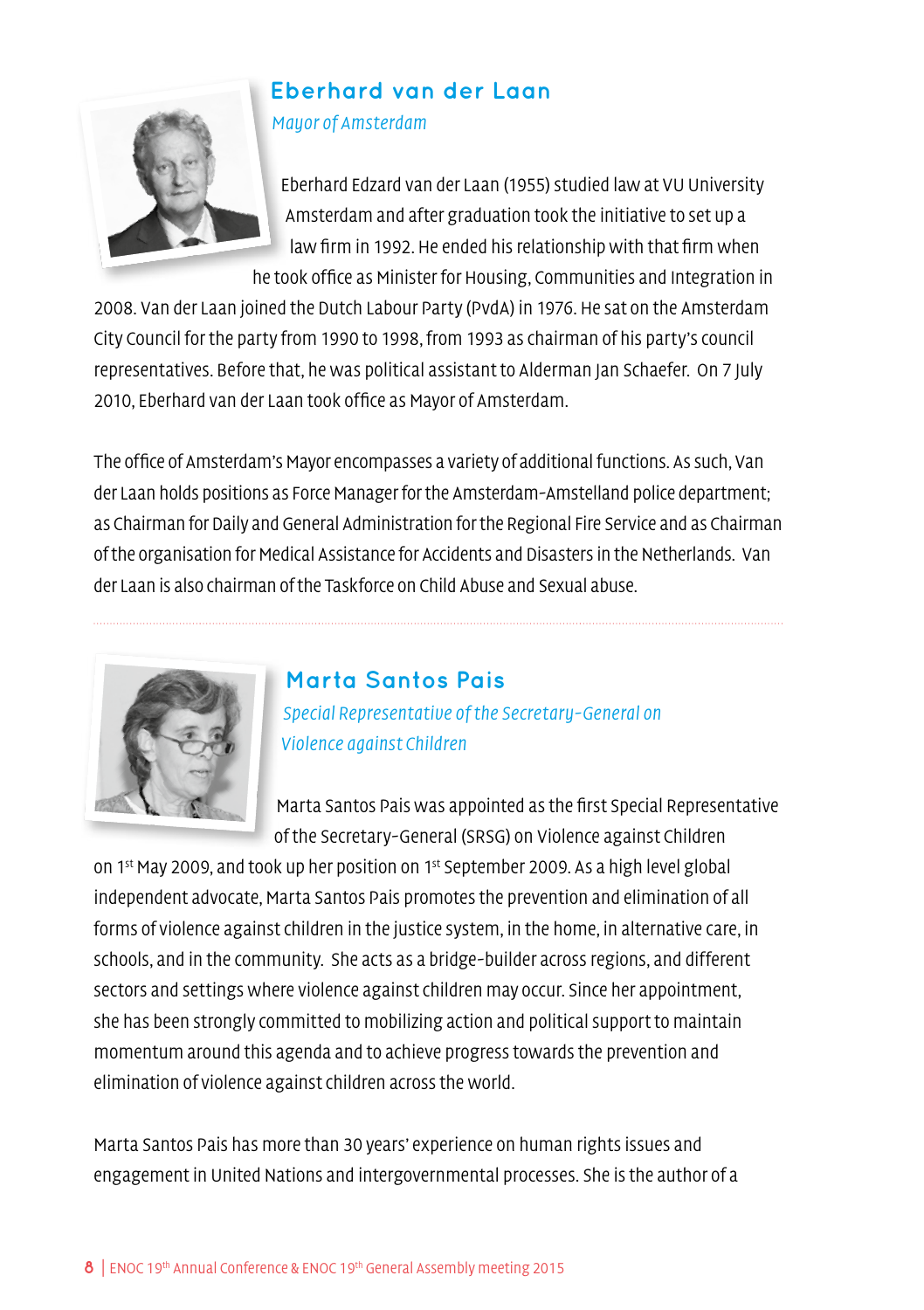large number of publications on human rights and children's rights. Before her appointment as SRSG on Violence against Children, Marta Santos Pais was the Director of the UNICEF Innocenti Research Centre, a position she had held since 2001. She joined UNICEF in 1997 as Director of Evaluation, Policy and Planning. Previously, she was the Rapporteur of the Committee on the Rights of the Child and Vice-Chair of the Coordinating Committee on Childhood Policies of the Council of Europe. She was a Special Adviser to the UN Study on Violence against Children and to the Machel Study on the Impact of Armed Conflict on Children. She was also a member of the UN Drafting Group of the 1989 Convention on the Rights of the Child and of its Optional Protocols, and has participated in the development of other key international human rights standards.



### **Mariëlle Dekker**

Director of Augeo Foundation for Prevention of Child Abuse

Marielle Dekker is the director of the Augeo Foundation. This foundation promotes a safe environment for all children, among others by providing professionals with digital learning tools on child maltreatment.

Ms. Dekker is also the editor-in-chief of a Dutch online magazine on Child Abuse and Neglect. Prior to joining Augeo in 2007, she has worked extensively with vulnerable children and families in various settings. At the municipal health services, she was the Chief Child Abuse Prevention Officer. Moreover, as a child therapist she worked in a child mental health clinic and with refugee children.

### **Tackling violence against children in Europe: The way forward**

Violence against children is one of the greatest direct threats for the wellbeing of children in Europe at the moment and a top priority that must be tackled today. Therefore, the Dutch ombudsman for children and the Augeo Foundation joined forces to conduct research on policies that target violence against children in Europe.

Marc Dullaert and Mariëlle Dekker will present the key findings of this research project. They will share ten effective recommendations for tackling violence against children in Europe. These recommendations are based on comparing and contrasting the solutions that are proven to work according to research and best practices, their implementation across the EU and current (legally binding) standards. Based on these recommendations, they will also formulate eight targets to be realised by 2025.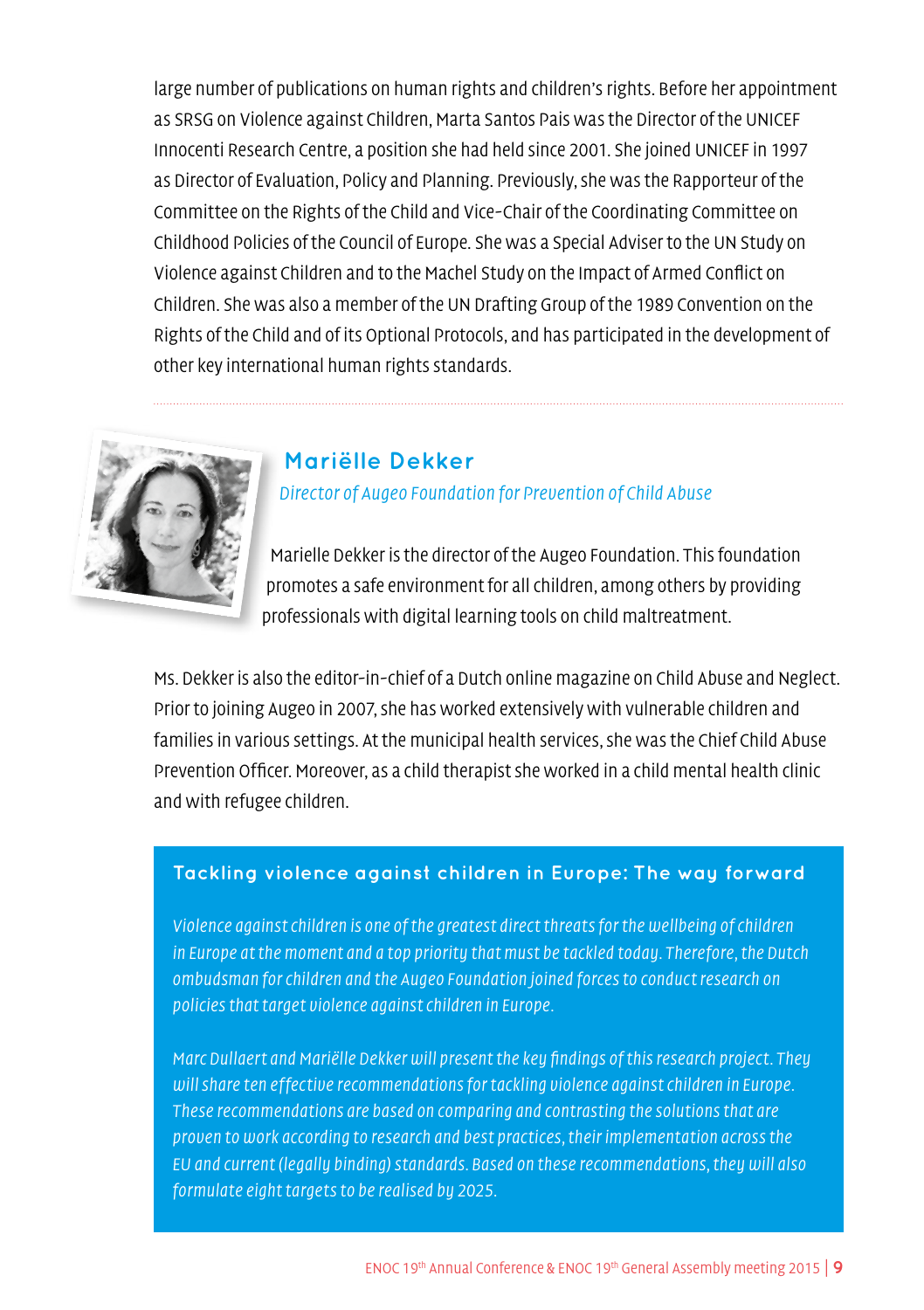

# **Marga Haagmans** Head of the Policy and Innovation Department of Augeo Foundation

Marga Haagmans is head of innovation and research of Augeo Foundation. This foundation promotes a safe environment

for all children, among others by providing professionals with digital learning tools on child maltreatment.

Marga is content expert on child abuse and neglect. She has experience in working with families in the field and has been involved in various projects for educating professionals and developing knowledge.



## **Bernet Elzinga**

Professor of Stress-related Psychopathology, Leiden University

Bernet Elzinga (1970) is professor of Stress-related Psychopathology at the section Clinical Psychology, Leiden University, and affiliated with the Leiden Institute for Brain and

Cognition (LIBC). After obtaining her Masters' degrees in Clinical and Cognitive Psychology and Philosophy, she received her PhD (cum laude) from the VU University in Amsterdam. In 2002, she was a research fellow at Yale University (USA) and later got appointed at the section Clinical Psychology, Leiden University, first as Assistant Professor (2002) and later as Associate Professor (2008).

Her interdisciplinary research, funded by various grants (VENI, VIDI), focuses on the influence of early life stress on brain functioning related to emotion and memory in healthy individuals and patients with stress-related disorders (i.e., depression, anxiety disorders, and Borderline Personality Disorder). She also investigates (genetic) vulnerability factors and the intergenerational transmission of abuse. In addition, she coordinates an interdisciplinary bachelor program focused on the multi-disciplinary aspects of childhood abuse and neglect, is trained as GZ psychologist and psychotherapist and expert member of the National Centre of Expertise on Sexual Convictions (LEBZ).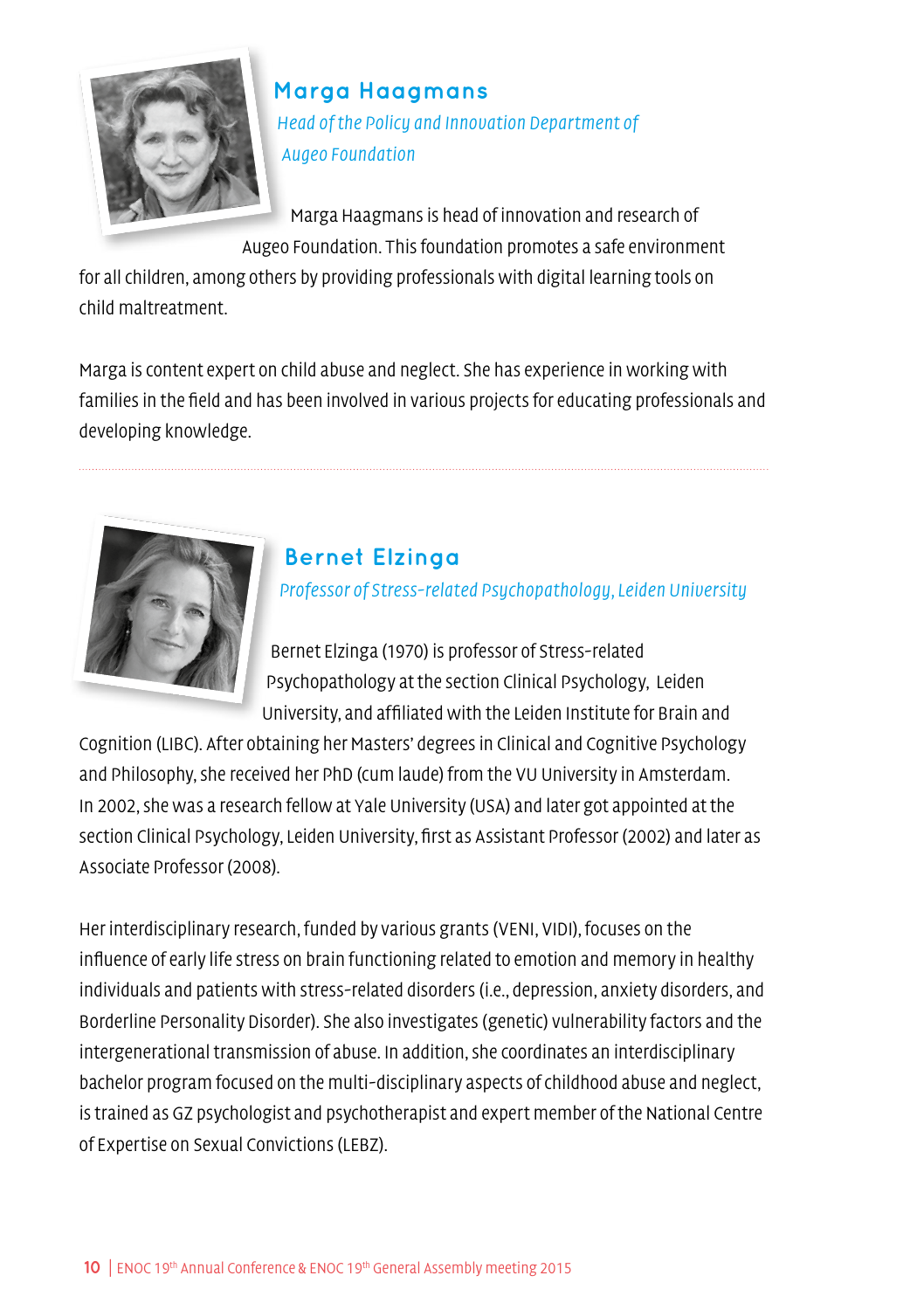

### **Marcel Mannens** Professor of Genome Diagnostics, University of Amsterdam

Marcel Mannens is professor of Genome Diagnostics, in particular the epigenetics of disease. He is the head of the genome diagnostics laboratory of the Academic Medical Center in Amsterdam and the former chairman of the board of DNA-diagnostics laboratories in the Netherlands.

His main research interests have been in cardiogenetics, childhood oncology and rare growth disorders. Within this latter subject he has been studying epigenetics for several decades. More recently, he has formed a research team working on the epigenetics of more common diseases including stress related disorders. Child abuse and neglect is one of his latest research topics.

### **The lifelong impact of child abuse**

In this session, Marga Haagmans, Bernet Elzinga and Marcel Mannens will present the current state of knowledge about Adverse childhood experiences (ACEs), their detrimental consequences and the mechanisms that underlie those consequences. ACEs are negative experiences during ones childhood, such as abuse and neglect. In the past few years, researchers looked into the number of children exposed to ACEs. This number turned out to be extremely high. Therefore, researchers often talk about a hidden epidemic.

The consequences of Adverse childhood experiences are enormous. Studies show a strong correlation between ACEs and long-term health outcomes. This includes, among other things, cancer development and health-risk behaviours, such as adult drug use. There are however ways to prevent or minimize ACEs and their adverse effects, which will be also discussed during this session.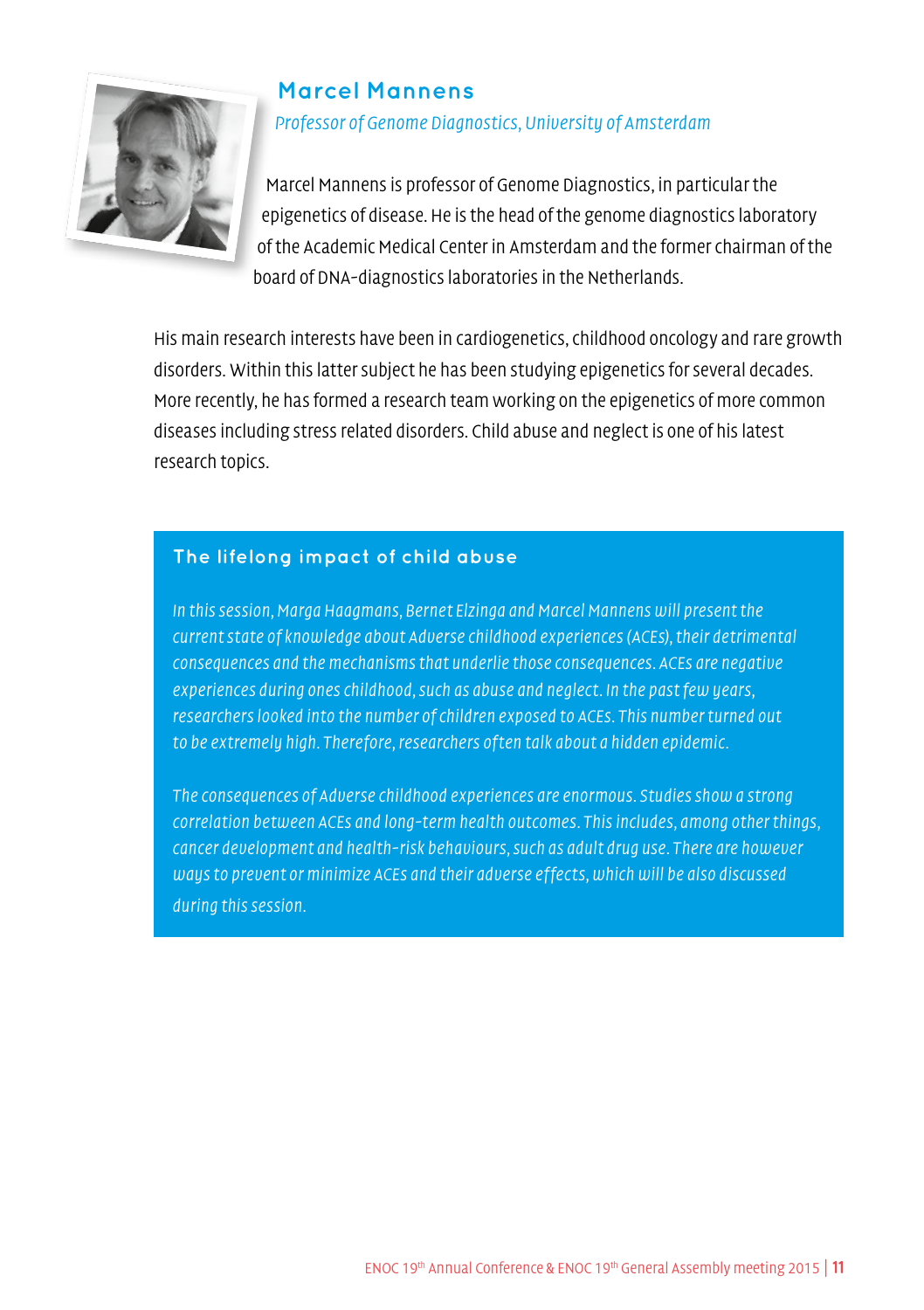

**Corinne Dettmeijer** Dutch Rapporteur on Trafficking in Human Beings and Sexual Violence against Children

The Dutch National Rapporteur on Trafficking in Human Beings and Sexual is independent and has a statutory basis. The Rapporteur's

main task is to report to the Dutch government on the nature and extent of human trafficking and sexual violence against children in the Netherlands, and on the effects of the government policy pursued. The reports contain information on relevant regulations and legislation, as well as information on prevention, criminal investigations, prosecution of perpetrators and victim support. They also contain policy recommendations aimed at improving the fight against human trafficking and sexual violence against children, including child pornography.

After finishing her law degree at Leiden University, Corinne Dettmeijer started her career as a public prosecutor in Rotterdam. Corinne Dettmeijer has for many years been a judge at the district court of The Hague, from 1995 until 2014 as vice president of the court. As a judge, she handled cases in juvenile, criminal, family and migration law. She has been a member of several (international) professional bodies and advisory committees in the field of juvenile law. Corinne Dettmeijer a member of the board of the Pro Juventute Foundation, the European Institute for Crime Prevention and Control, affiliated with the United Nations (HEUNI) and the High-level Global Taskforce to End Sexual Exploitation of Children in Travel and Tourism.

The Dutch magazine Opzij elected Ms. Dettmeijer in 2014 as one of the most powerful women in the Netherlands working on justice and public policy.

### **Trafficking of Children. Different Phenomena, Universal Dilemmas**

In her contribution, Corinne Dettmeijer highlights some of the main challenges regarding child trafficking. Albeit trafficking of children occurs in divergent forms, the dilemmas that rise with it share some universal features.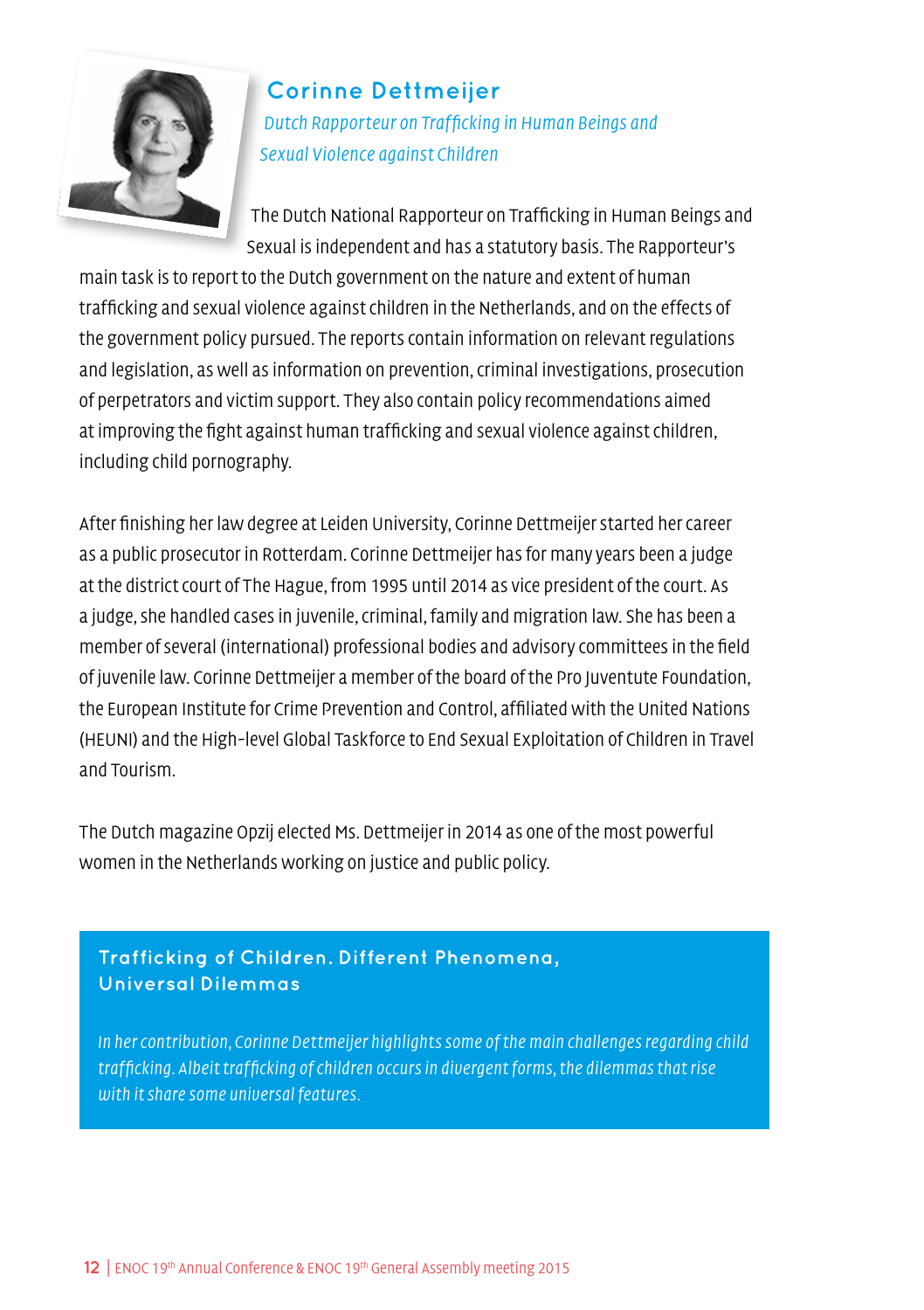

### **Maaike Pekelharing**

Senior staff member of the hotline Combating Child Pornography on the Internet

Since 2007 Maaike Pekelharing works for the Dutch hotline against child sexual abuse material on the Internet: Meldpunt Kinderporno. This

work consists of analysing child sexual abuse material. The Dutch hotline receives 10.000's of reports per year and this amount still grows every year. Maaike also coordinates the Helpwanted.nl helpline; a helpline for children, youngsters and their educators who have become a victim of online sexual abuse. The reports differ from girls who have been victims of sexting to boys who have been blackmailed after they have had webcamsex with someone they didn't know. Together with her colleagues, Maaike advises the reporters what they can do.

Maaike also has been one of the founders of the online reporting button for teenagers: meldknop.nl. A website where teenagers can find solutions to all their online problems such as bullying, hacking, spam, grooming and discrimination. This project is a cooperation between several organizations, including the Dutch police and De Kindertelefoon (the Dutch general child helpline).

Before working for the hotline Maaike worked for the Dutch Ministry of Justice. First as a policymaker on juvenile delinquency and later as a secretary for the Council for the Administration of Criminal Justice and Protection of Juveniles, both in The Hague. Maaike studied Child Development and Education at the University of Amsterdam.

### **Online sexual abuse of children: Improvements based on the experiences of children**

Helpwanted.nl is a helpline for children, teenagers and their parents who have become a victim of online sexual abuse. The helpline receives hundreds of reports per year. This presentation will focus on the lessons that can be learned from the victims' stories. What problems do the victims report? Can trends be identified? What problems does the helpline identify in the fight against sexual abuse? And what improvements can be made at the policy level to tackle these problems?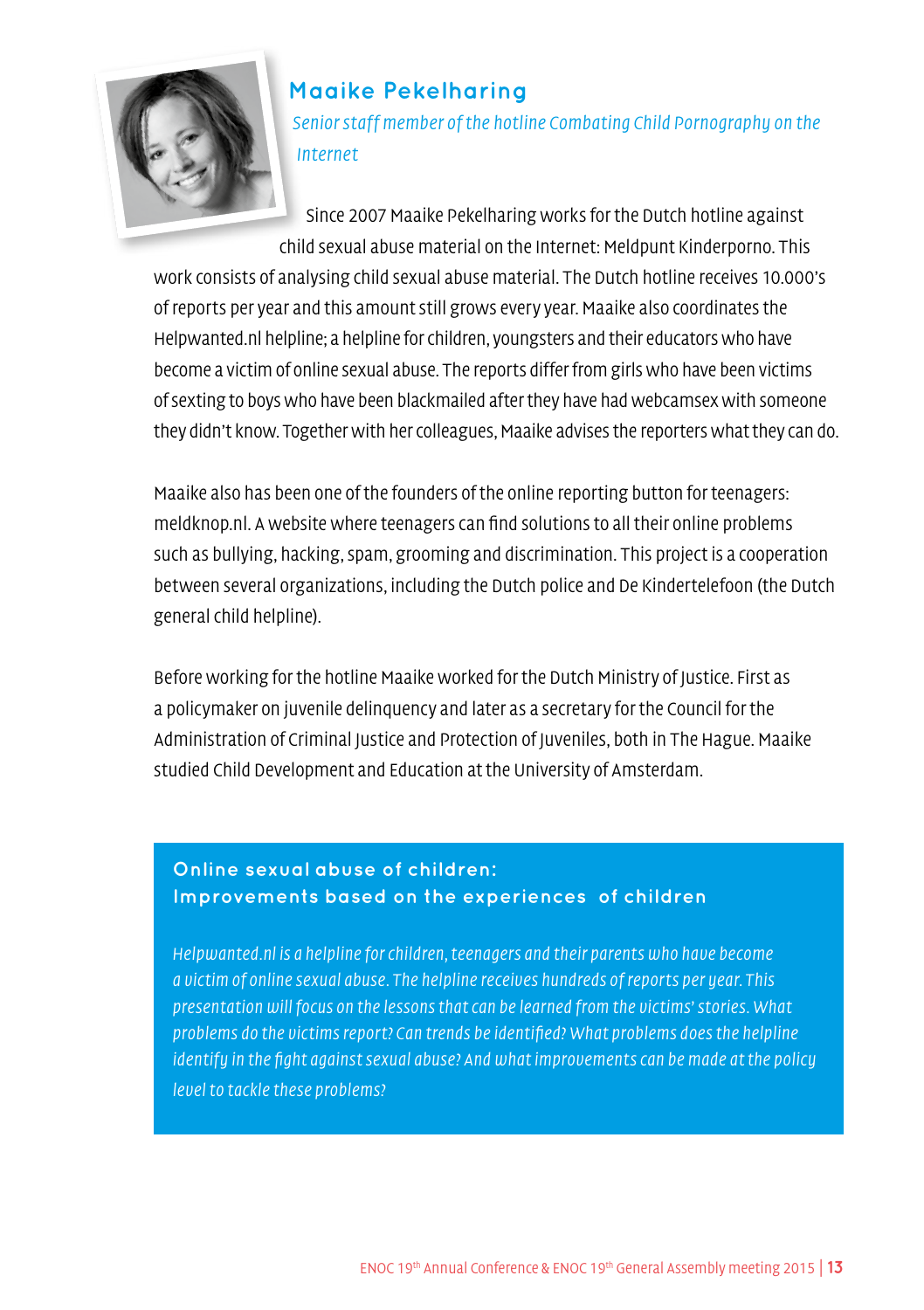

### **David Lallemand** General Coordinator of the ENYA Let's Talk Young project

David Lallemand is currently Head of Communication and Projects for the Delegate-General for the Rights of the Child of the French Community of Belgium (since 1 July 2009). Before that, for eight years,

he was in charge of production, editing and hosting of « Quand les jeunes s'en mêlent », a radio program of La Première (RTBF public radio) which aimed to create a dialogue between young people and adults. David taught radio training courses at the Institut supérieur de Formation sociale et de Communication for six years in Brussels. He also worked as Associate Press Officer at the Department of Public Information of the United Nations.

### **Let's talk young, let's talk about violence!"**

ENYA aims to give children and young people in Europe the opportunity to raise their voices on different issues and themes that concern them, but also to spread their voices in the medias using the modern tools of communication. In 2015 the project will focus on ENOC's working theme: 'Violence against Children'. It can be adapted in the future. The main objective is to allow children and young people to participate in the public debate from which they are excluded simply because they are children. It is both a work of Children's Rights awareness and of citizenship education to all modern media: web, radio, TV, press. A dozen of young people between 10 and 18 years old have been brought together for a week in 10 European countries and/or regions and have been given access to all the modern tools of communication (audio, video, web, radio) and expert knowledge to use these tools. These meetings resulted in short videos from each country, which are gathered in a documentary video and a brochure of the project. These will be presented for the first time at the ENOC 19th Annual Conference.



# **Margaret Tuite**

Coordinator on the Rights of the Child, European Commission

Margaret Tuite has been the European Commission coordinator for rights of the child since 1 November 2011 in the unit responsible for fundamental rights and the rights of the child of DG Justice and

Consumers, where the focus is on implementation of the EU Agenda for the rights of the child. Margaret and a small but dedicated team ensure proactive coordination within the Commission and also with external stakeholders.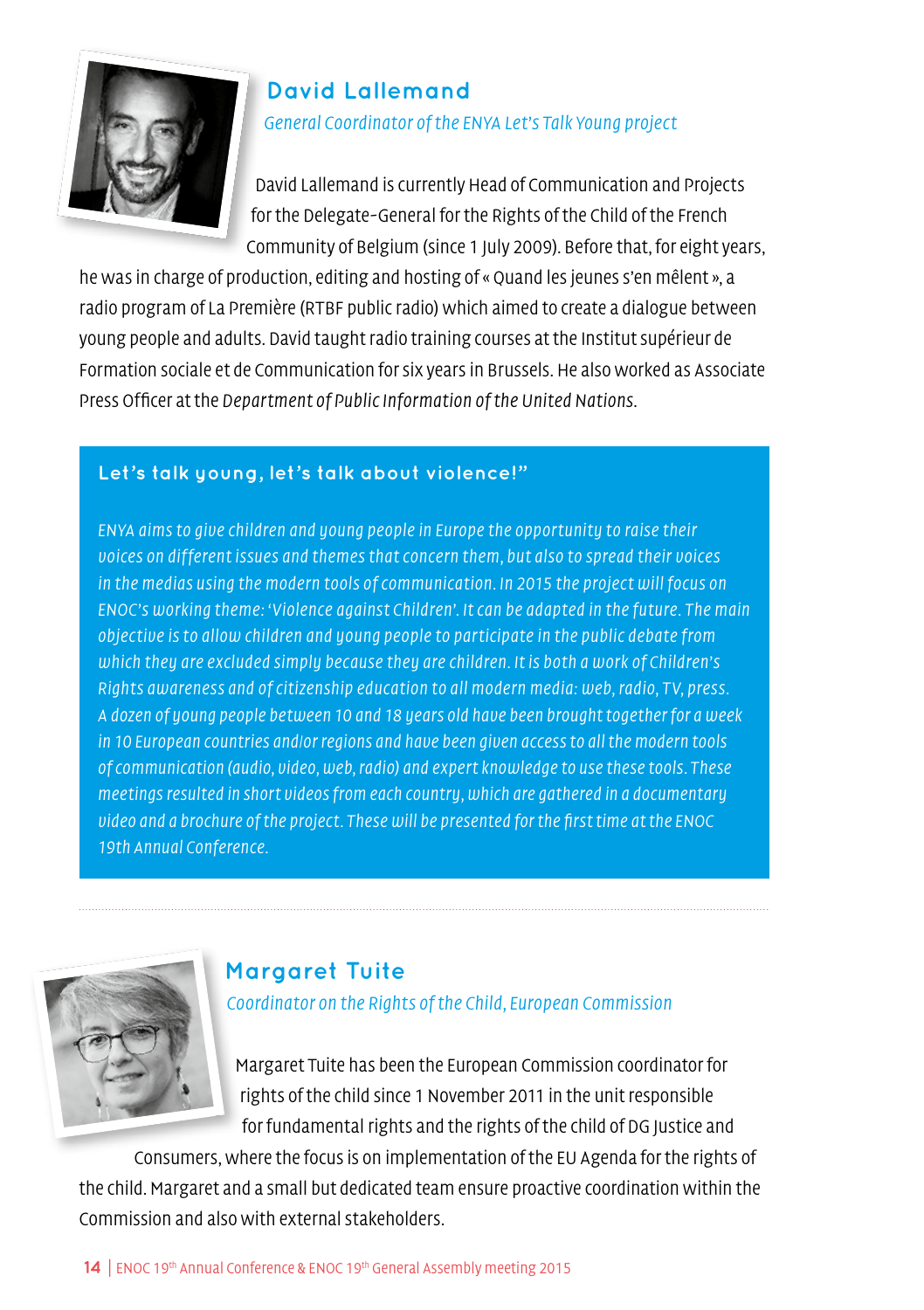Margaret has worked for the European Commission for 30 years, 14 of them in the justice and home affairs domains. In her previous post as deputy head of unit for criminal law, Margaret was responsible for European e-Justice, contributing to the improvement of access to justice and cross-border judicial cooperation.

### **Overview of European Commission activities to prevent and combat violence against children**

Margaret Tuite will present an overview of EU activities that contribute to the prevention and combating of all forms of violence against children, in particular with regard to implementation of the EU Agenda for the rights of the child, and with a focus on EU activities inside the EU. She will share some relevant findings from the recent studies on children's involvement in judicial proceedings, missing children and child participation and cover recent work on integrated child protection systems. Relevant EU funding programmes will also be discussed.



# **Astrid Podsiadlowski**

Head of Sector Rights of the Child, European Union Agency for Fundamental Rights (FRA)

Astrid Podsiadlowski is part of the Equality and Citizens' Rights Department of the European Union Agency for Fundamental Rights and

head of the Rights of the Child sector. She is also the project manager of the children and justice project and main author of the respective reports. She is a psychologist by education and training and her areas of expertise include: discrimination and social inequalities; migration and integration; cross-cultural research methodologies.

### **Violence against children: FRA's research**

FRA has gathered evidence on violence against children through different research projects. Among others, FRA has asked 42,000 women in Europe about their experience of violence during childhood, and 93,000 LGBT persons told us about their experiences of bullying and discrimination in school. We have asked different national actors about violence against children with disabilities. But we have also asked children themselves about what happens when they were involved in judicial proceedings as victims or witnesses of violence.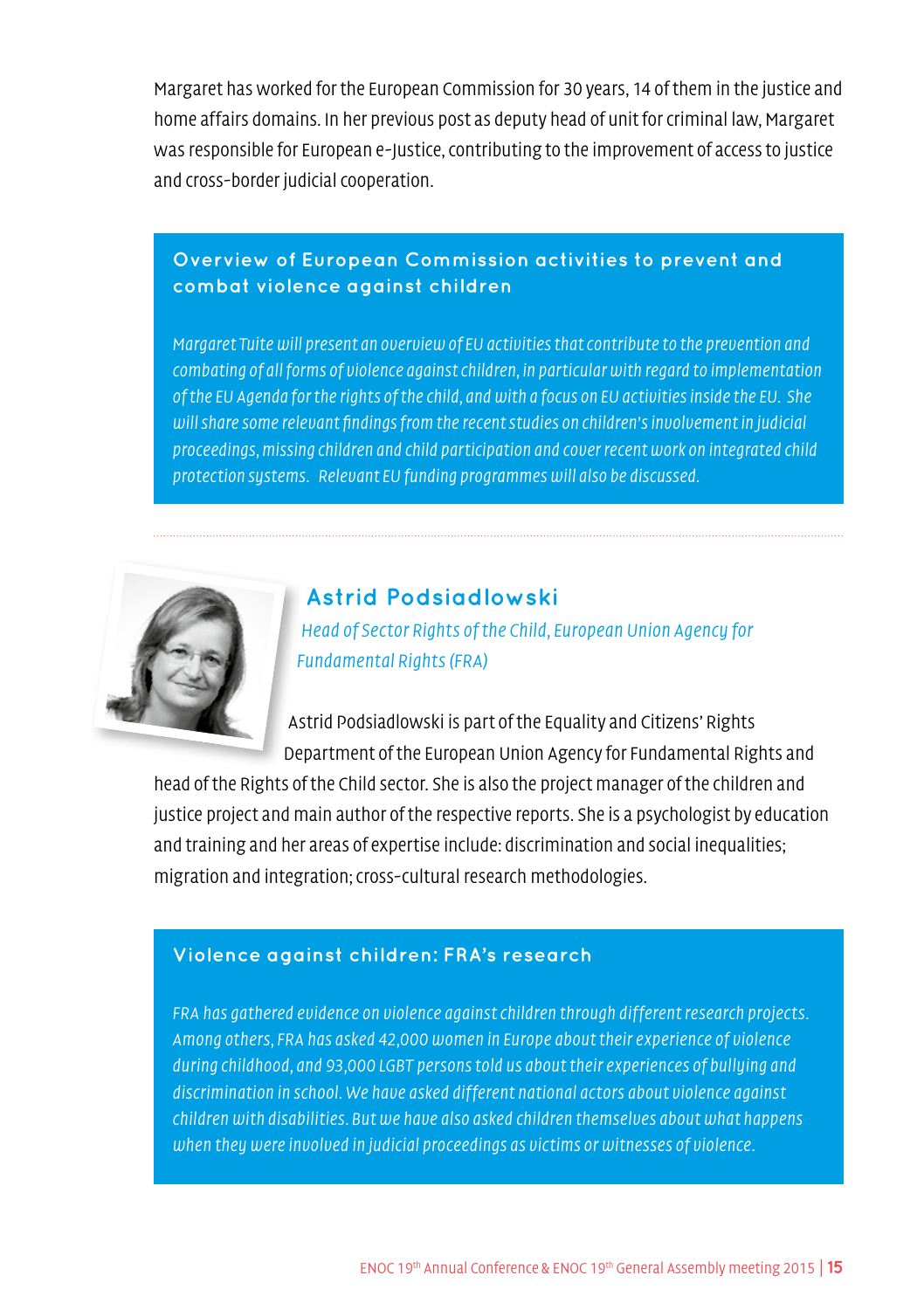

## **Regína Jensdóttir** Head of Children's Rights Division, Council of Europe

Regína Jensdóttir is of Icelandic nationality and holds a law degree from the University of Iceland where she specialised in human rights and a post graduate degree (D.E.A.) from the University of

Strasbourg in international public law. She has been working for more than 16 years for the Council of Europe in many areas including protecting and promoting minority languages, developing legal norms in the area of public and private law, including the guidelines on child-friendly justice.

Since 2010 she has been the Council of Europe Co-ordinator on Children's Rights and is currently heading the Children's Rights Division. In these capacities she follows the implementation of the Council of Europe Strategy for the Rights of the Child (2012-2015).

### **The Council of Europe Strategy for the rights of the child**

The Council of Europe Strategy for the Rights of the Child (2012 – 2015) has driven the children's rights agenda of the Council of Europe, its member States and key partners over the past years. Update will be provided on some of the key successes and challenges that the Council of Europe has achieved and identified over the past years through the implementation of the present strategy (child friendly justice, violence against children, child participation and children in vulnerable situations).

A special focus will be given to the work that is carried out by the Lanzarote Committee, in charge of monitoring the implementation of the Council of Europe Convention on the Protection of Children against Sexual Exploitation and Sexual Abuse. Suggestions will be shared as to how Ombudspersons on Children across Europe could support the implementation of this Convention at national level. A special focus on the new European Day on the Protection of Children against Sexual Exploitation and Sexual Abuse, to be held each year on 18 November, will also be made. Finally, as the present Strategy is coming to an end in 2015, information will be provided on the strategic direction the Council of Europe is likely to take in the years to come.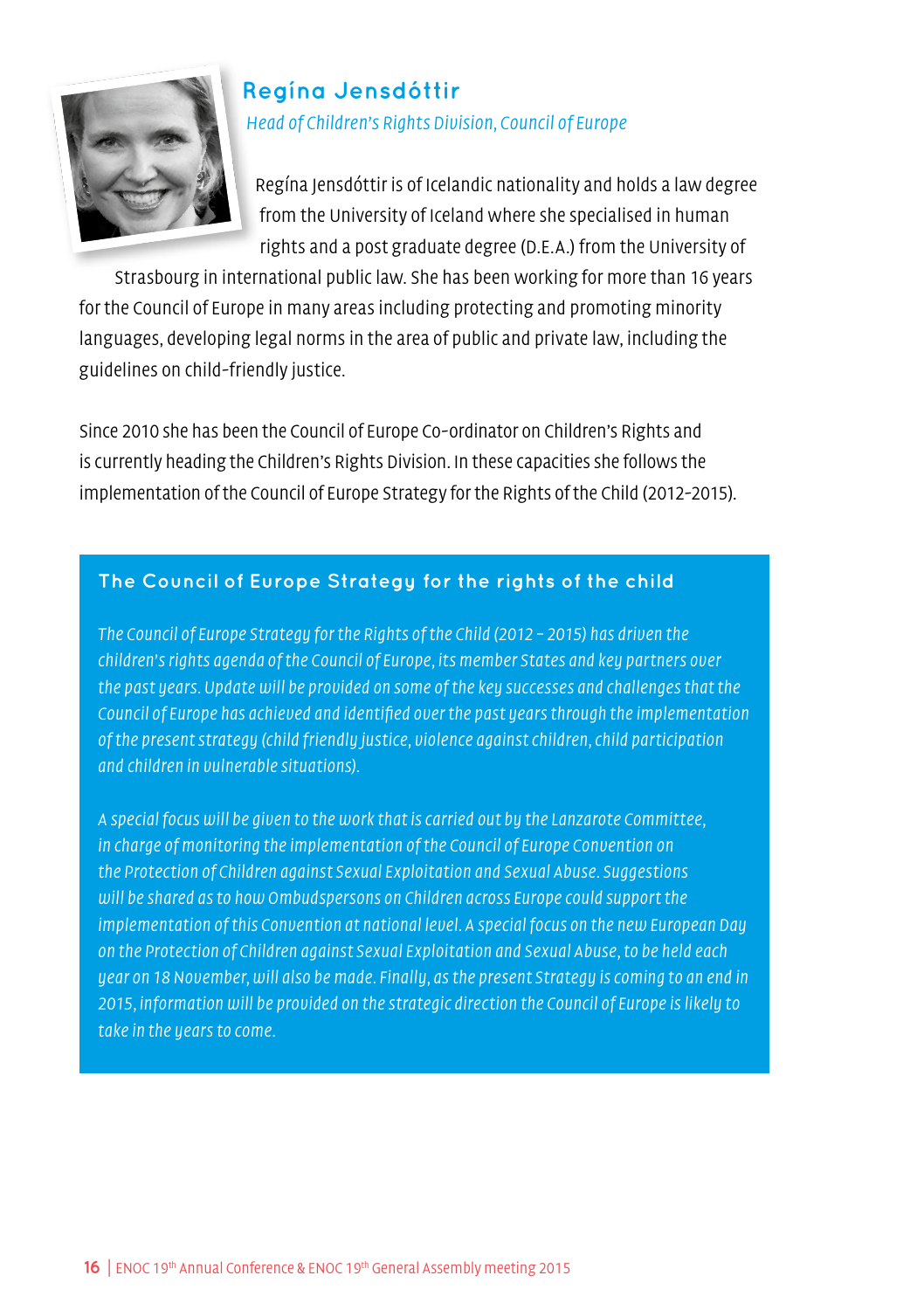

### **Howard Dubowitz**

Professor of Pediatrics and Director of the Center for Families, University of Maryland

Howard Dubowitz is a Professor of Pediatrics and Director of the Center for Families at the University of Maryland School of Medicine in

Baltimore. He is on the Executive Council of the International Society for the Prevention of Child Abuse and Neglect (ISPCAN, 2nd term) and is a Past -President of the Helfer Society, an honorary international group of physicians working in the child maltreatment field. He has served on the national boards of the American Professional Society on the Abuse of Children and of Prevent Child Abuse America.

Dr. Dubowitz is a clinician, researcher, and educator, and he is active in the policy arena. His main interests are in child neglect and prevention. He edited Neglected Children: Research, Practice and Policy as well as ISPCAN's World Perspectives on Child Abuse in 2012 and 2014, and he co-edited the Handbook for Child Protection Practice as well as International Aspects of Child Abuse and Neglect. Dr. Dubowitz has over 180 publications and he has presented at many national and international conferences.

Dr. Dubowitz is married and has two children in their 20's. He enjoys reading, travel, music, biking and swimming – and his work.

### **Child Neglect**

This session will convey the importance of neglect for children. Definitional issues and an understanding of the contributors to neglect will be discussed. We will then consider the potentially valuable role that Ombudspersons in Europe can play.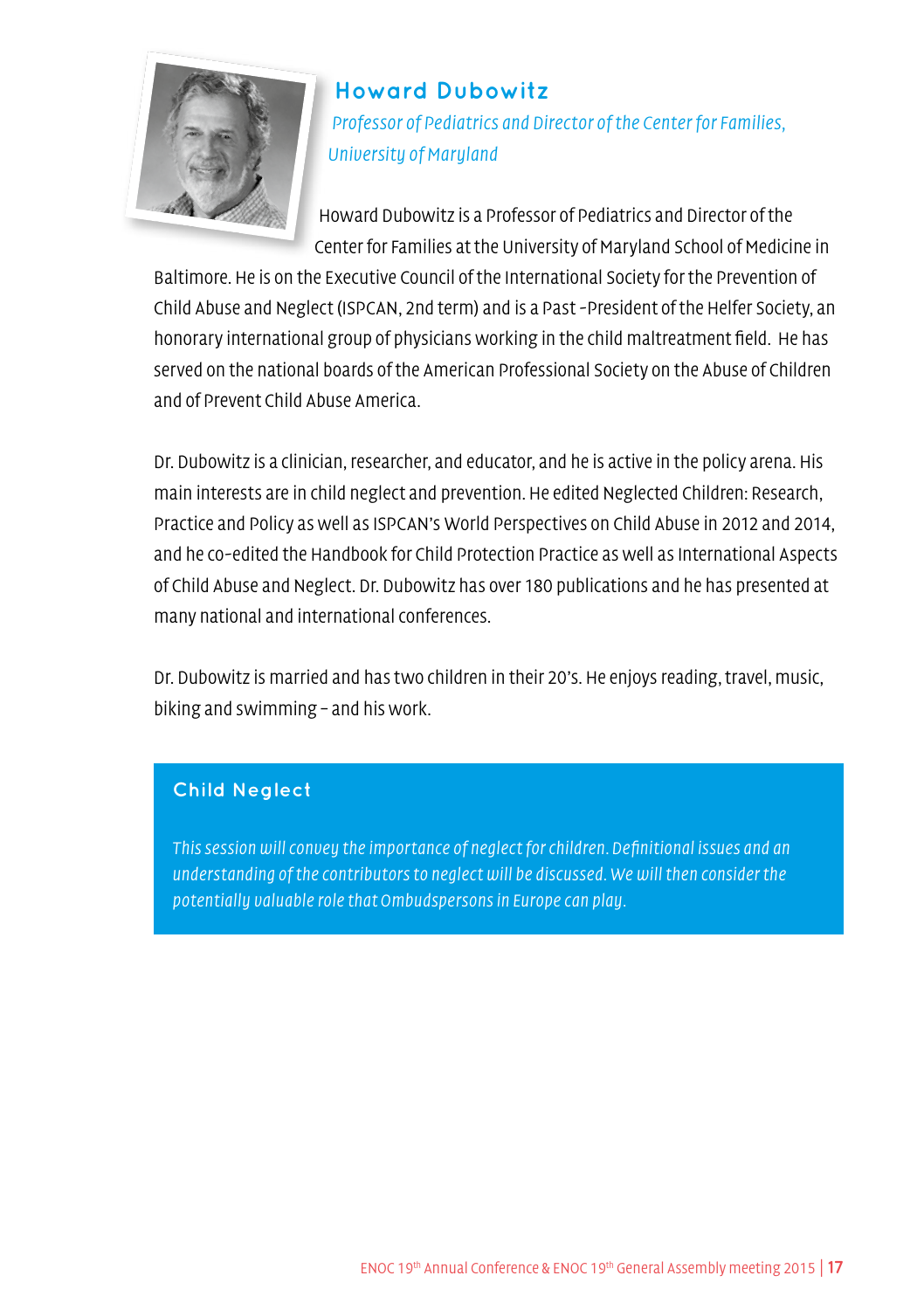

### **Jana Hainsworth** Secretary General of Eurochild

Jana Hainsworth joined Eurochild as Secretary General in January 2006. Eurochild is the key civil society network advocating for children's rights and well-being to be at the heart of policymaking

in Europe. The network brings together over 180 member organisations from across 33 European countries and strives for a society that respects the rights of children. Jana leads the Eurochild team's efforts to keep children's well-being and the fight against child poverty high on the EU agenda. She has also nurtured Eurochild's growing expertise in the fields of early childhood, family support and children in alternative care.

Jana has extensive experience and expertise in EU advocacy, social policy, children's rights and well-being, and organisational development. Prior to joining Eurochild she has worked in private consultancy in the field of communications and sustainable development. She has also coordinated a network of youth long-term volunteer organisations in Europe. She has a Masters degree in environment, development and policy from Sussex University and an Honours degree in Natural Sciences from Durham University in the UK. In May 2015, Jana was elected President of Social Platform, the largest European platform of social NGOs in Europe. She will serve as President over two years and will represent the platform at high level events such as the informal EPSCO meeting of Ministers of Employment and Social Affairs, and meetings with Commissioners, Members of the European Parliament, and ministers of countries holding the EU presidency.

### **Working together with networks of child rights organisations to prevent violence against children**

The presentation will briefly present Eurochild as the principle civil society network promoting the rights of children in Europe. It will describe the network's ambitions for the EU to champion children's rights, highlighting some major breakthroughs as well as key challenges ahead. A principle role of Eurochild is to support national NGO networks to advocate for children's rights and influence policy, where possible leveraging EU policy, legislation and funds and also providing a platform for exchange and mutual learning. The presentation will bring examples of the work of Eurochild's 'national partner networks' in particular with regards preventing violence against children. Finally Jana will briefly present findings of a study on collaboration between the National Partner Networks and ENOC members and how their complementary roles can be harnessed in the best possible way to achieve positive change for children.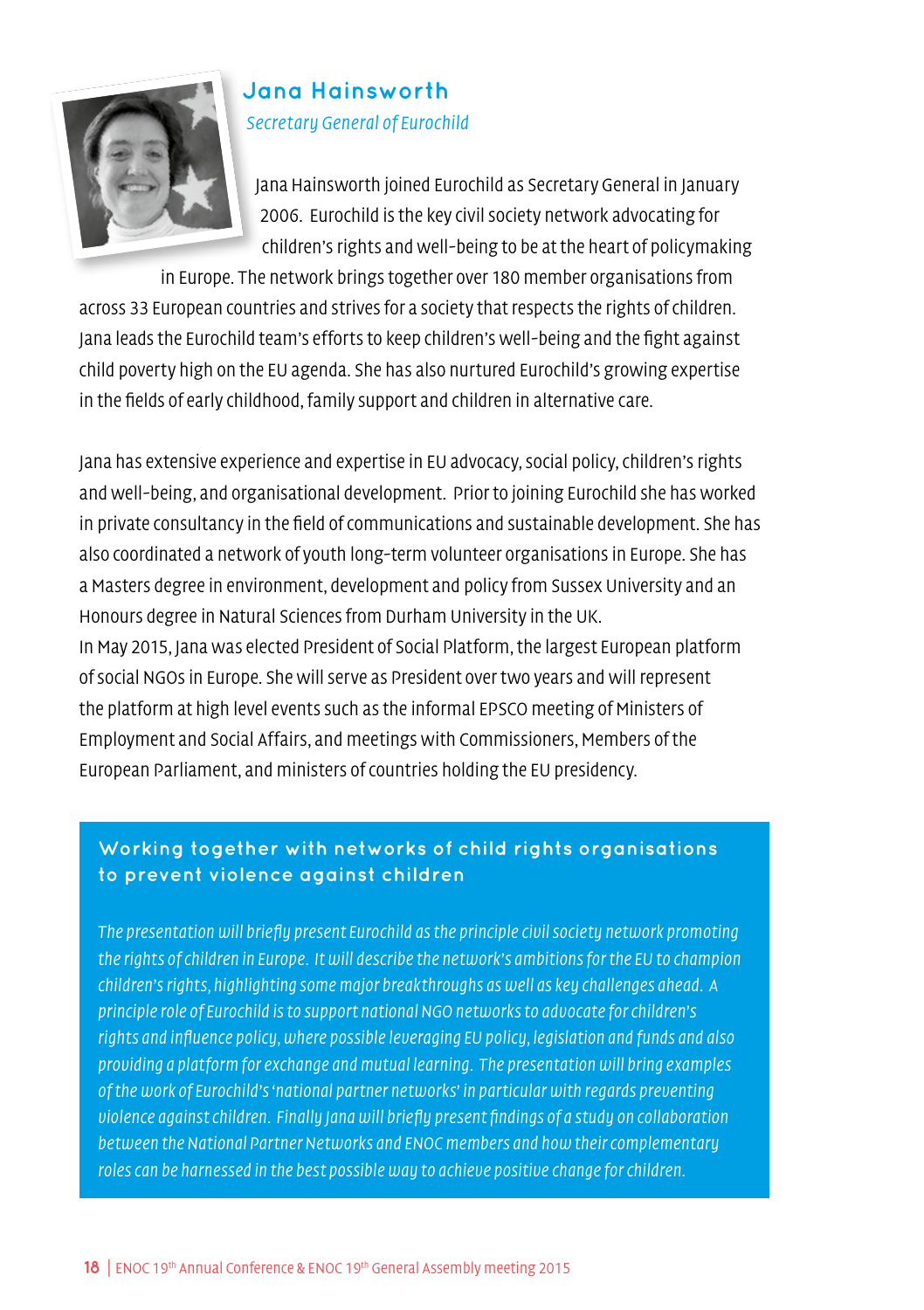

## **Anouchka van Miltenburg** Speaker of the House of Representatives of the Netherlands Foto: ANP

Anouchka van Miltenburg was elected Speaker of the House of Representatives on 23 September 2012. She has been a member of the

political group of the People's Party for Freedom and Democracy since 30 January 2003. On behalf of her group she focused mainly on longterm care, medical ethics and media policy. From 18 June 2009 to 10 November 2010, Ms Van Miltenburg was chair of the Standing Committee on Defense. From 12 October 2010 to 25 September 2012 she was vice-chair of the political group of the People's Party for Freedom and Democracy.

Ms. Van Miltenburg was born in Utrecht on 20 April 1967. After secondary school she studied at the Academie voor Journalistiek and Voorlichting in Tilburg from 1986 to1991. Between 1991 and 2001 Anouchka van Miltenburg worked as a freelance journalist for various media companies. From 14 March 2002 to 1 January 2003 she was a member of the city council of Zaltbommel. Anouchka van Miltenburg has been a member of the supervisory board of the Dutch foundation for disabled children NSGK, and chairperson of an association for customized education and student care, "De Opmaat" in Zaltbommel.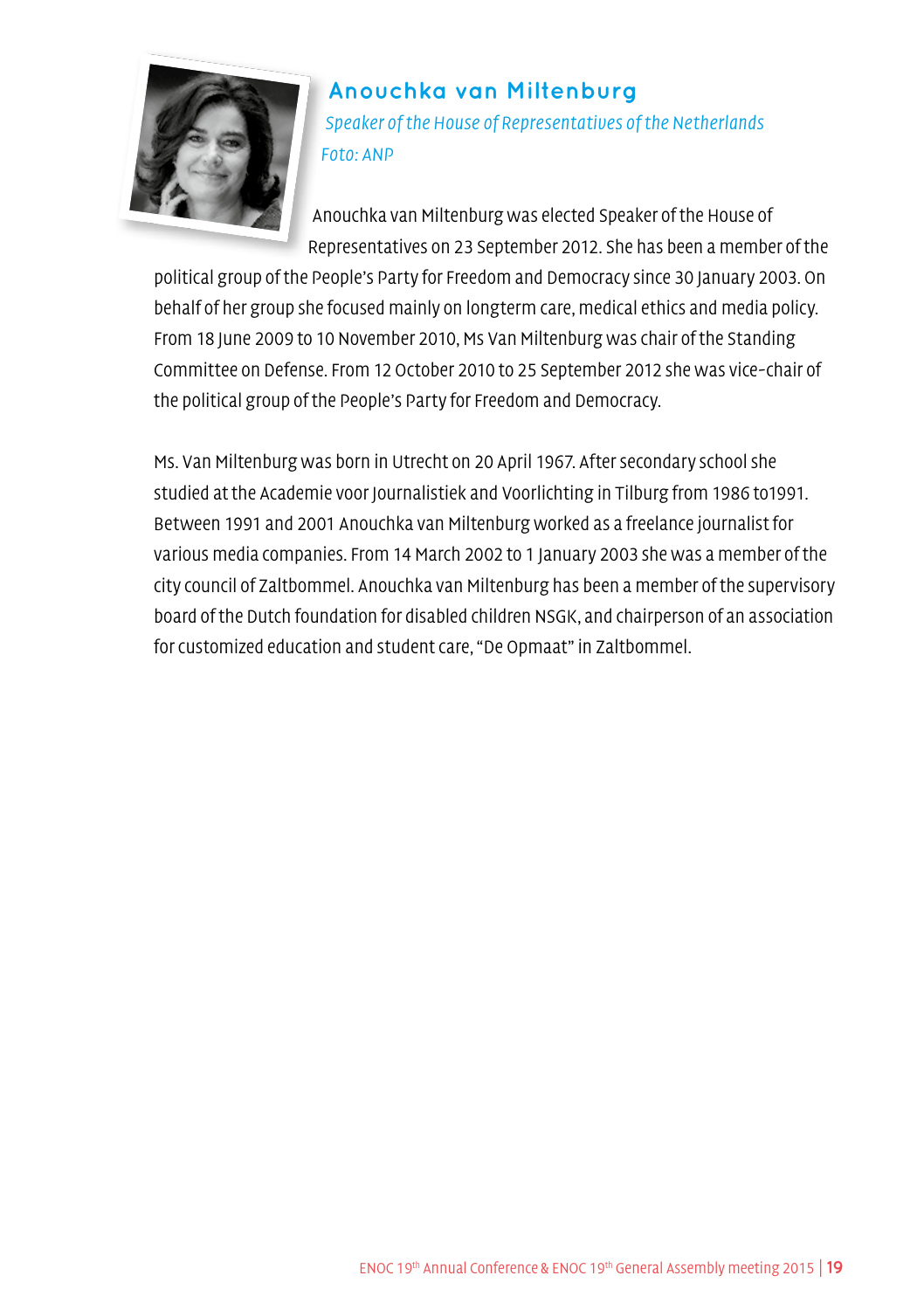# <span id="page-19-0"></span>**Breakout sessions: Roundtable discussions**

### **Wednesday 23rd September, 11.50-1.30 pm**

During the roundtable discussions, conference participants will have the opportunity to discuss a particular subject within the overall conference theme in more depth, together with external experts. The main findings of these sessions will be shared in a plenary debriefing.

### **Registration**

Conference participants may register for their session of choice on Tuesday 22nd September at the registration desk in the foyer of the Rode Hoed. The registration desk is open throughout the conference. Please note that registration is in order of receipt; prompt registration is recommended.

### **1. No longer unnoticed: Identification and reporting of violence against children**

With contributions of the Augeo Foundation and young experts of the Youth Taskforce on Child Abuse.

Too often, child abuse and neglect stay unnoticed and unreported. The young experts will share their experiences. What are, according to them, the main obstacles for proper identification and reporting mechanisms to be in place? Tijne Berg – Le Clerq from the Augeo Foundation will elucidate the significance of high quality training of professionals and the options that exist to facilitate this. Afterwards, participants will share best practices and challenges from their countries and discuss what should be done at the policy level to facilitate higher identification and reporting rates.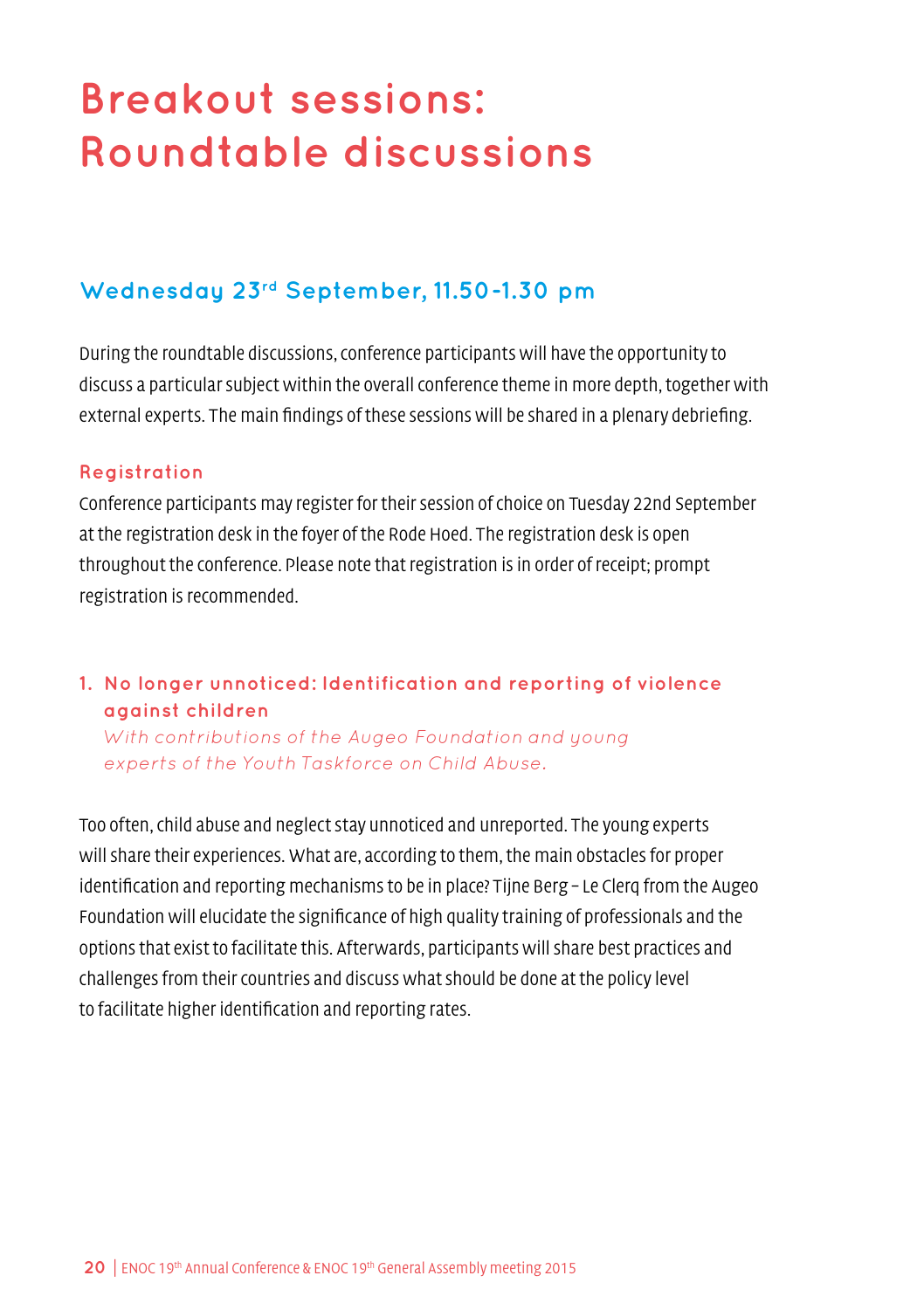**2. Accommodating recovery: differences made at the policy level** With contributions of young experts of the Youth Taskforce on Child Abuse

Child maltreatment has a severe impact on children's lives. However, with proper support and treatment, recovery is often possible. The young experts will share their experiences with the subject. Do children and young people receive adequate treatment? Are they asked about their needs and actually listened to? Afterwards, participants will share best practices and challenges from their countries and discuss how they can help to create an environment for children in which they can safely recover from the wrongs that have been done to them.

### **3. Ombudspersons for children and children's right's coalitions: When (not) to team up**

With representatives of Eurochild's National Partner Networks from Estonia, Serbia and the Netherlands. Moderator: Mr. Nigel Thomas, Professor of Childhood and Youth Research, University of Langaster.

This session will explore the scope for ENOC members to work in effective collaboration with Eurochild's National Partner Networks (national children's rights coalitions). The session's moderator, Nigel Thomas has prepared a briefing document based on research with National Partner Networks and ENOC members conducted over the summer. The research included case studies which will be shared in the break-out session by the National Partner Networks involved, with a focus where appropriate on the current ENOC theme of combating violence against children. There will be opportunities for members to learn from each other's experiences and to produce recommendations for strengthening collaboration in appropriate ways, without compromising on the independence of the Children's Ombudsperson.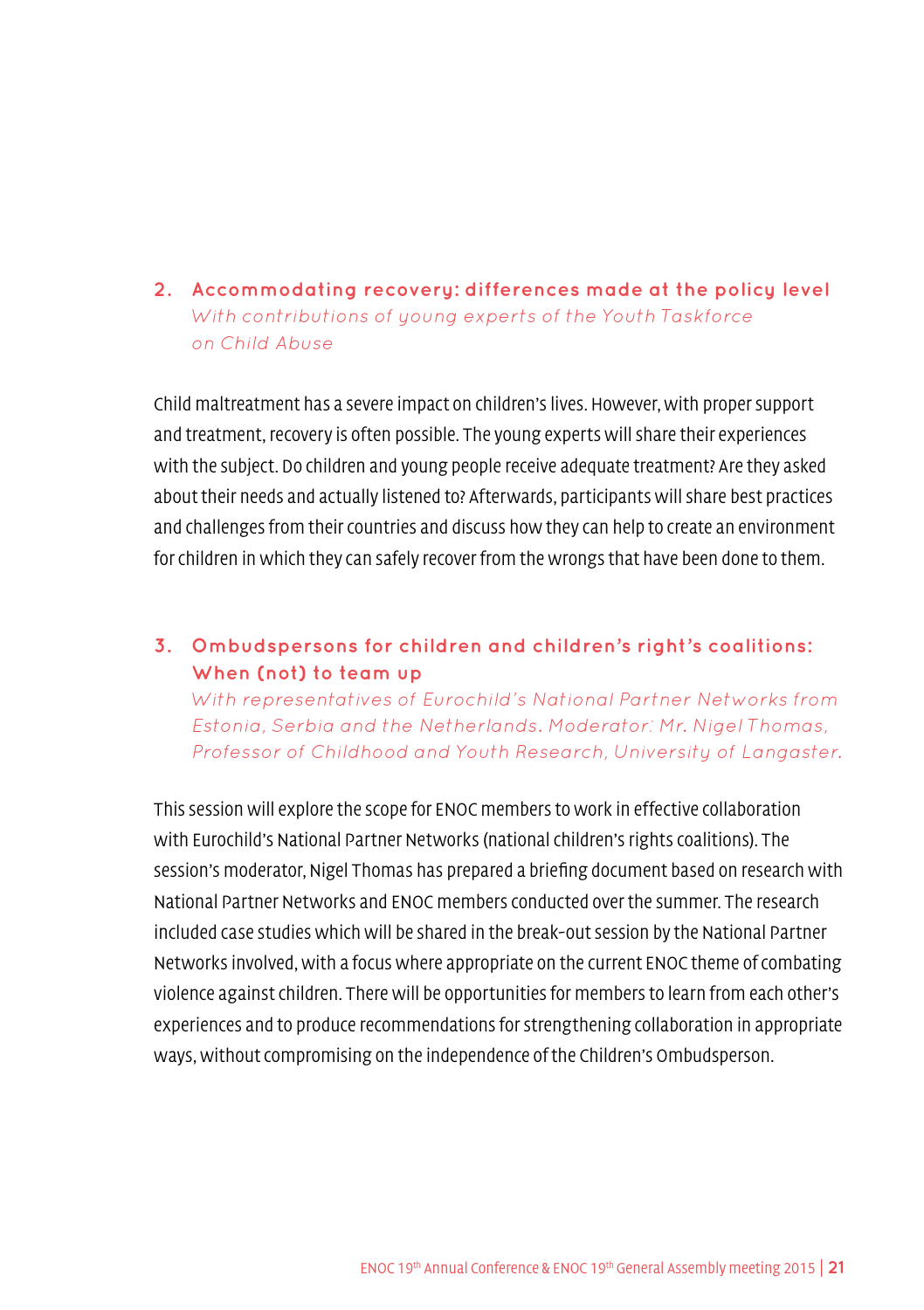# **Speakers and organisations**

#### **Youth Taskforce on Violence against Children**

The Youth Taskforce on Violence Against Children consists of thirteen Dutch youngsters between 14 and 25 years of age who share a clear goal: to encourage youth participation, to offer advice and to express the voice of youth on topics where involvement of young people is far from the prevailing course of events. Their focus is specifically on child abuse and neglect, messy divorces and (severe) bullying.



### **Tijne Berg – Le Clerq** International project coordinator at Augeo foundation

Tijne Berg- le Clercq (M.A.) is an international project coordinator at the Augeo foundation. This foundation promotes a safe environment for all children, among others by providing professionals with digital learning tools on child maltreatment.

Prior to joining Augeo, Tijne Berg- le Clercq worked as a Senior Policy Advisor at the Netherlands Youth Institute. In this position, she was involved in various national & international projects about tackling child abuse and about supporting children & families. In her earlier jobs, she worked as a researcher and consultant, focusing on youth and family policies, including municipal policies on domestic violence.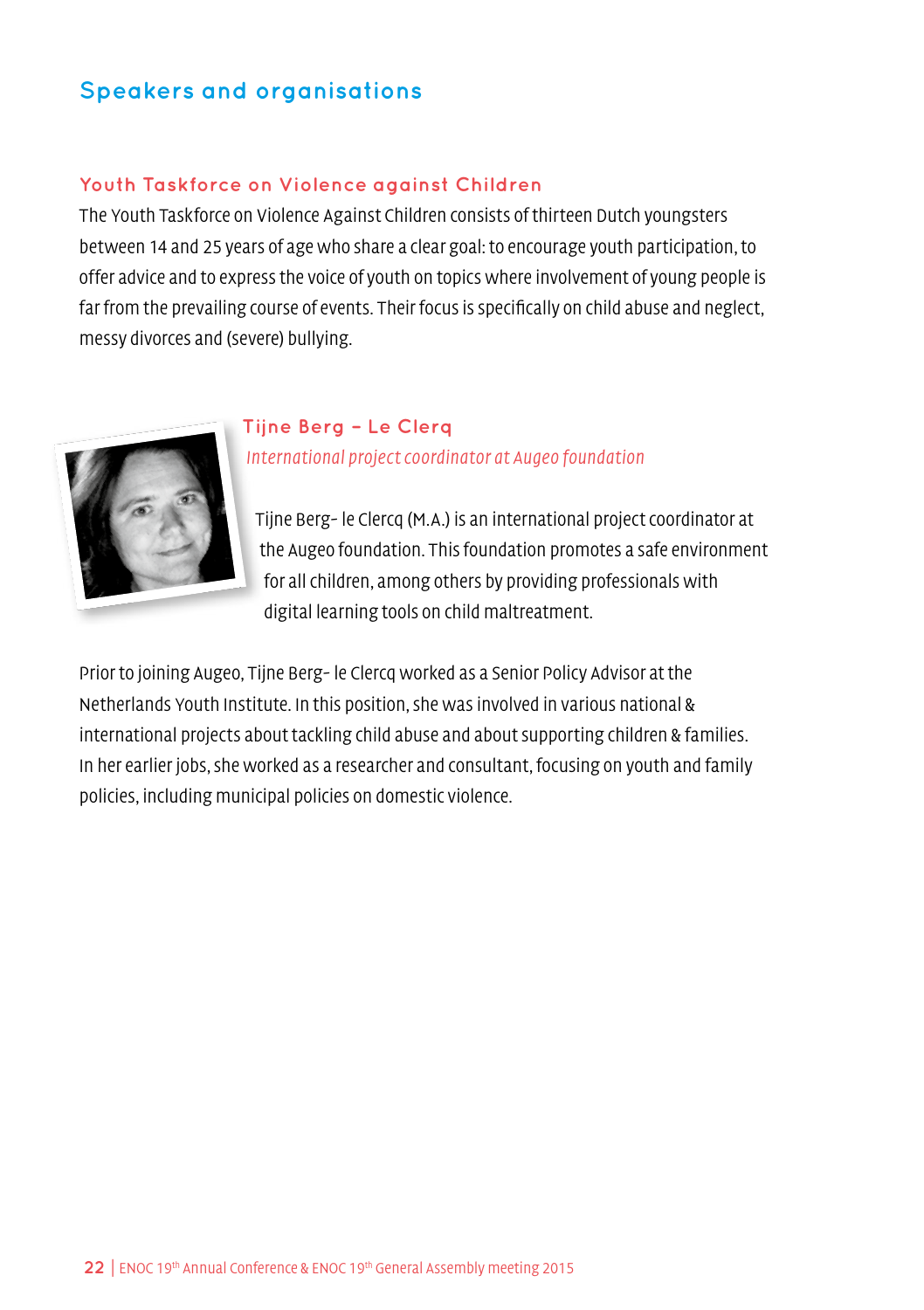

### **Nigel Thomas** Professor of Childhood and Youth Research, University of Lancaster

Nigel Thomas has a professional background in social work, specialising in work with children and families. Since 1995 he has been a full-time academic, teaching and researching in social work and childhood studies. In 2007, Nigel was appointed to a new

Chair in Childhood and Youth Research at the University of Central Lancashire, where he is co-founder and co-director of The Centre for Children and Young People's Participation. Nigel's research is mainly focused on children's rights and participation. He also has a particular interest in the work of Children's Commissioners and Ombudsmen, and is a founding member of the International Research Group on Ombudspersons for Children. Nigel holds a Visiting Professorship at Southern Cross University and an Honorary Professorship at Aberystwyth University.

### **Eurochild and its National Partner Networks**

Eurochild is the key civil society network advocating for children's rights and well-being to be at the heart of policymaking in Europe. The network brings together over 180 member organisations from across 33 European countries and strives for a society that respects the rights of children. Its National Partner Networks are the 'go to' membership-based organisations in their country or region on a broad range of issues concerning children's rights and well-being. They have a pivotal role in supporting Eurochild in the coordination of EU and national advocacy.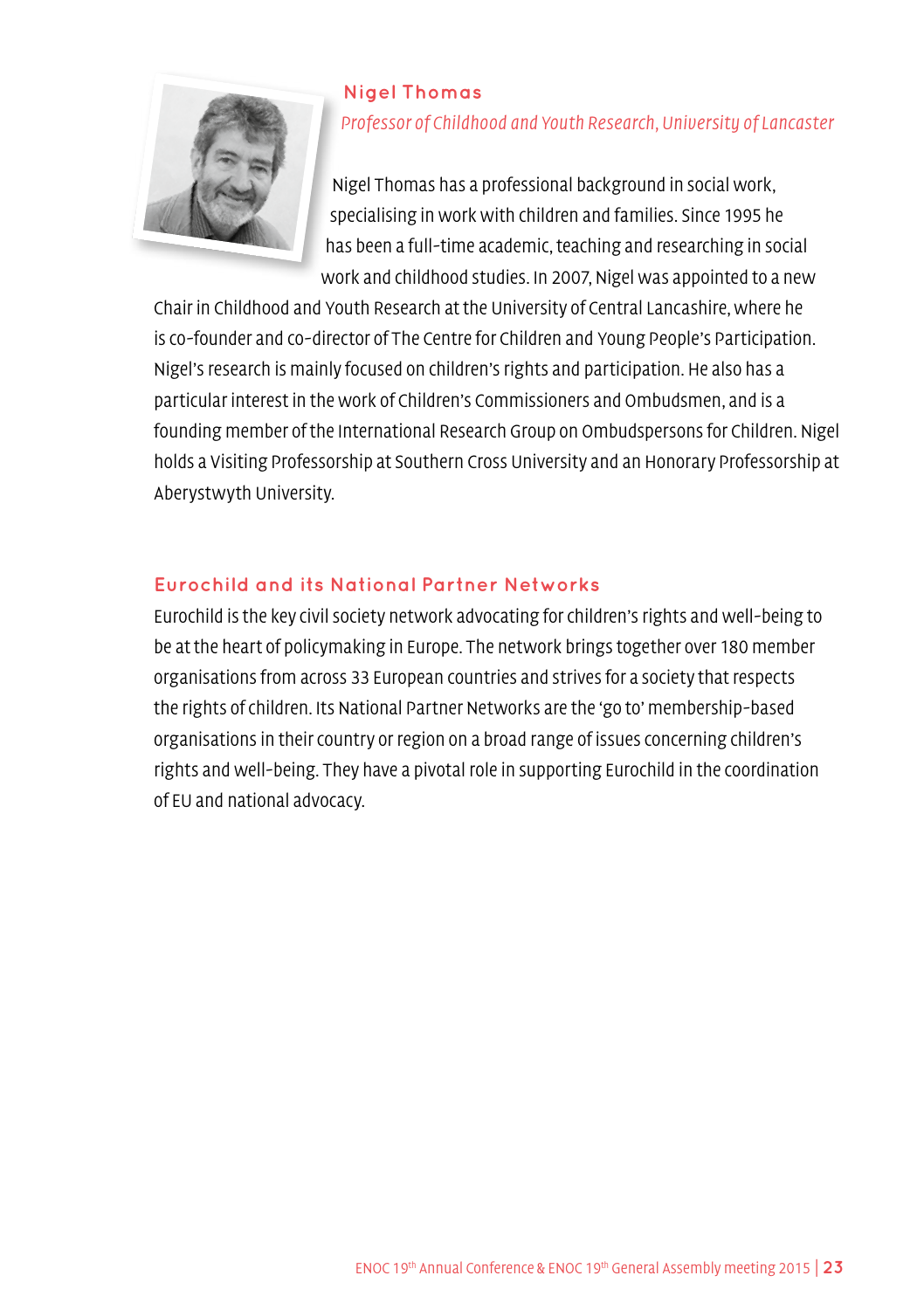# <span id="page-23-0"></span>**Breakout sessions: Country updates**

# **Wednesday 23rd September, 2.15-3.45 pm**

This year's country updates are organized in a speed date format. In small, alternating groups, participants will be able to share both their past successes and challenges and their plans for the future.

### **Preparation**

All conference participants are invited to prepare two different elevator pitches, each of two minutes length. The elevator pitches should give an answer to the following respective questions:

- 1. What has been the greatest achievement or challenge of your institution in the past year? Which factors contributed to that success or those difficulties?
- 2. What are your plans for the coming year?

### **Session design**

Participants discuss their activities and plans in four different rounds, at tables of eight people. The duration of each round is 18 minutes. During each round, all participants who have prepared a pitch will have the opportunity to share it with their colleagues. Any time left afterwards may be used for further discussion.

The first round is about question 1; the second about question 2. The third round focuses again on question 1 and the fourth round on question 2. After each round, participants may choose to switch to a different table, to meet as many colleagues as possible.

### **Registration**

Registration for the country updates is not required. However, conference participants are invited to express their preference for a theme at the registration desk on Tuesday 22nd September. The registration desk is located in the foyer of the Rode Hoed and open throughout the conference. The number of tables allocated to a certain theme will be determined accordingly.

### **Themes:**

- 1. Violence against children
- 2. Children, poverty and austerity
- 3. Children on the move
- 4. Education
- 5. The right to be heard/participation projects
- 6. Children in the care system, including institutionalized care
- 7. Other: …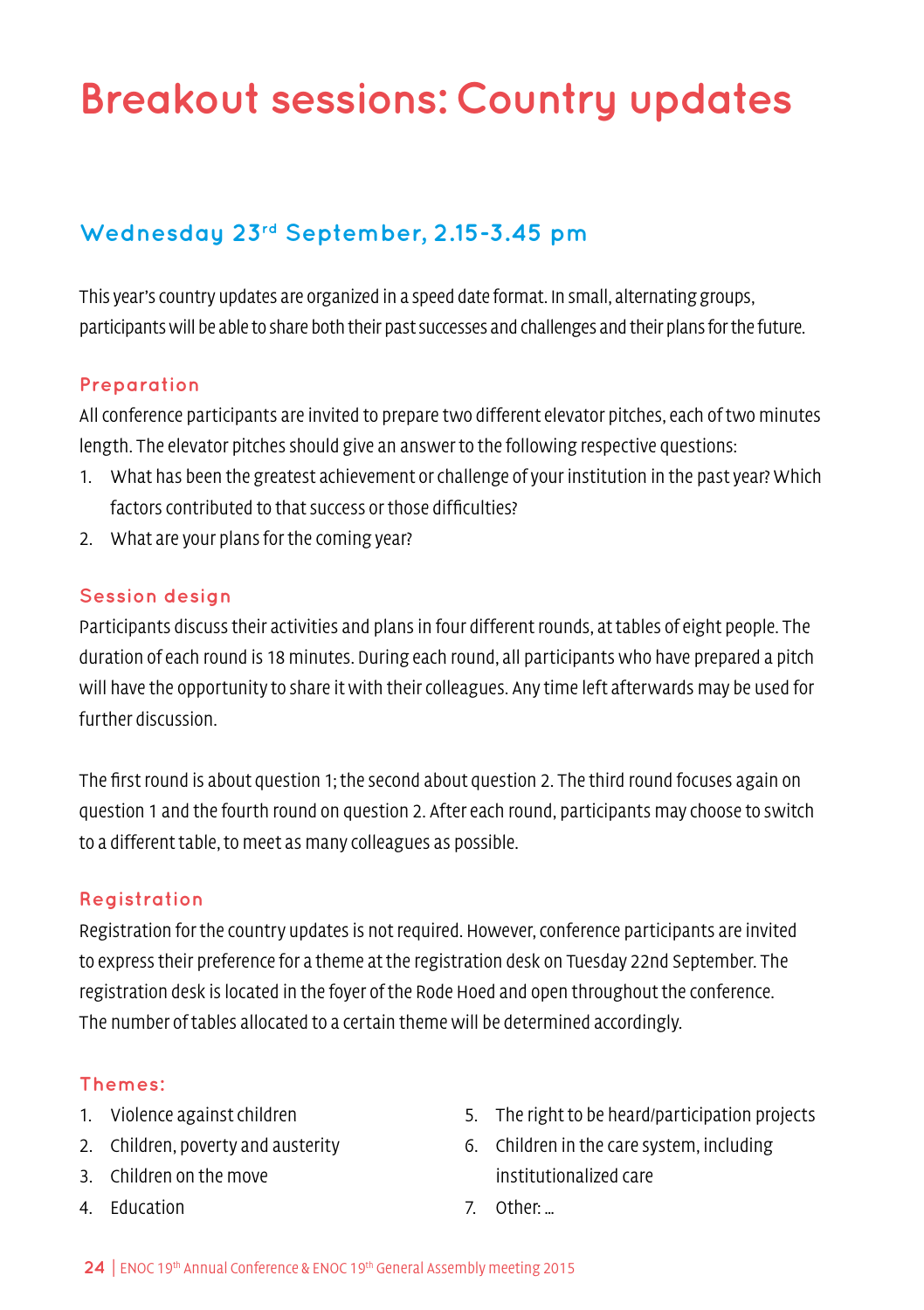# <span id="page-24-0"></span>**Evening programme**

# **Tuesday 22nd September: Conference dinner**

All conference attendees are invited for a canal tour, the ENOC 19<sup>th</sup> Annual Conference Dinner and a traditional Dutch dancing workshop.

| 6.30 <sub>pm</sub>                       | Departure by boat in front of the congress venue<br>Rode Hoed                                                                             |  |  |
|------------------------------------------|-------------------------------------------------------------------------------------------------------------------------------------------|--|--|
| $7.15$ pm                                | Arrival at The National Maritime Museum                                                                                                   |  |  |
| 7.30 pm                                  | experience the East Indiaman Amsterdam (VOC ship)                                                                                         |  |  |
| 8.00 pm dinner, drinks and Dutch dancing |                                                                                                                                           |  |  |
| 11.30 pm                                 | Departure by bus: stops at Central Station / Hotel IBIS Centre,<br>Hotel INK, Hotel NH City Centre and Westermarkt<br>(nearby Rode Hoed). |  |  |

#### **Programme**

### **The National Maritime Museum**

The National Maritime Museum is housed in 's Lands Zeemagazijn (the Arsenal). This historic building dates from 1656 and was designed by Daniel Stalpaert as a storehouse for the Admiralty of Amsterdam. The Arsenal was built in the Golden Age, when Amsterdam was the largest port and market place in the world. Goods from all over the world could be bought right here. Today, over 350 years later, the Arsenal remains an imposing and impressive building with a great deal of character. It exudes history, making it the perfect location for The National Maritime Museum, which has been housed here since 1973.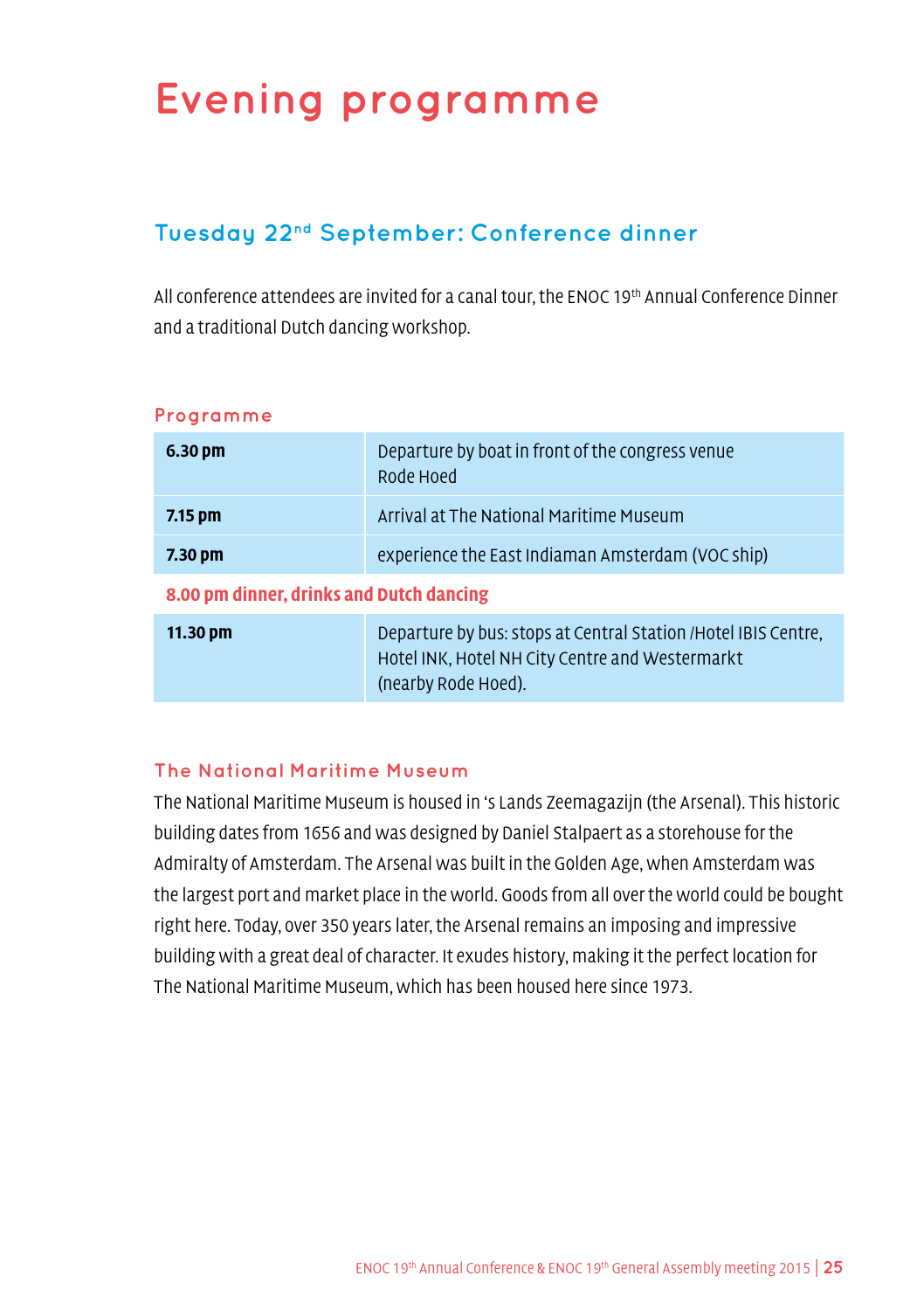# **Wednesday 23rd September: Optional evening programme**

### **Joint cocktail with Eurochild and the Dutch children's rights coalition**

Eurochild and the Dutch children's rights coalition have very kindly invited all ENOC conference participants to a joint cocktail on the evening of  $23^{rd}$  September. This cocktail will start at 6.00 pm in Café Thijssen, within walking distance of the Rode Hoed. Those who want to join may gather at the Rode Hoed at 5.45 pm, to walk to Café Thijssen together.

### **Address**

Café Thijssen Brouwersgracht 107 Amsterdam

### **Guided walking tour**

This information concerns only the conference attendees who have registered for the guided tour through the conference website:

In small groups of 8-12 persons we will walk with an experienced guide through the Jordaan. This originally 17th Century neighborhood is undoubtedly the most sung about, described and romanced town district of the Netherlands. Started as a district for the poor, today it is a favorite place for students, artists and young professionals.

The starting time of the guided tour through the Jordaan neighborhood has been shifted to 6.45 pm, to give participants sufficient opportunity to join the cocktail with Eurochild and the Dutch children's rights coalition. The tour will start in front of Café Thijssen and will finish at 8.30 pm at the Rode Hoed.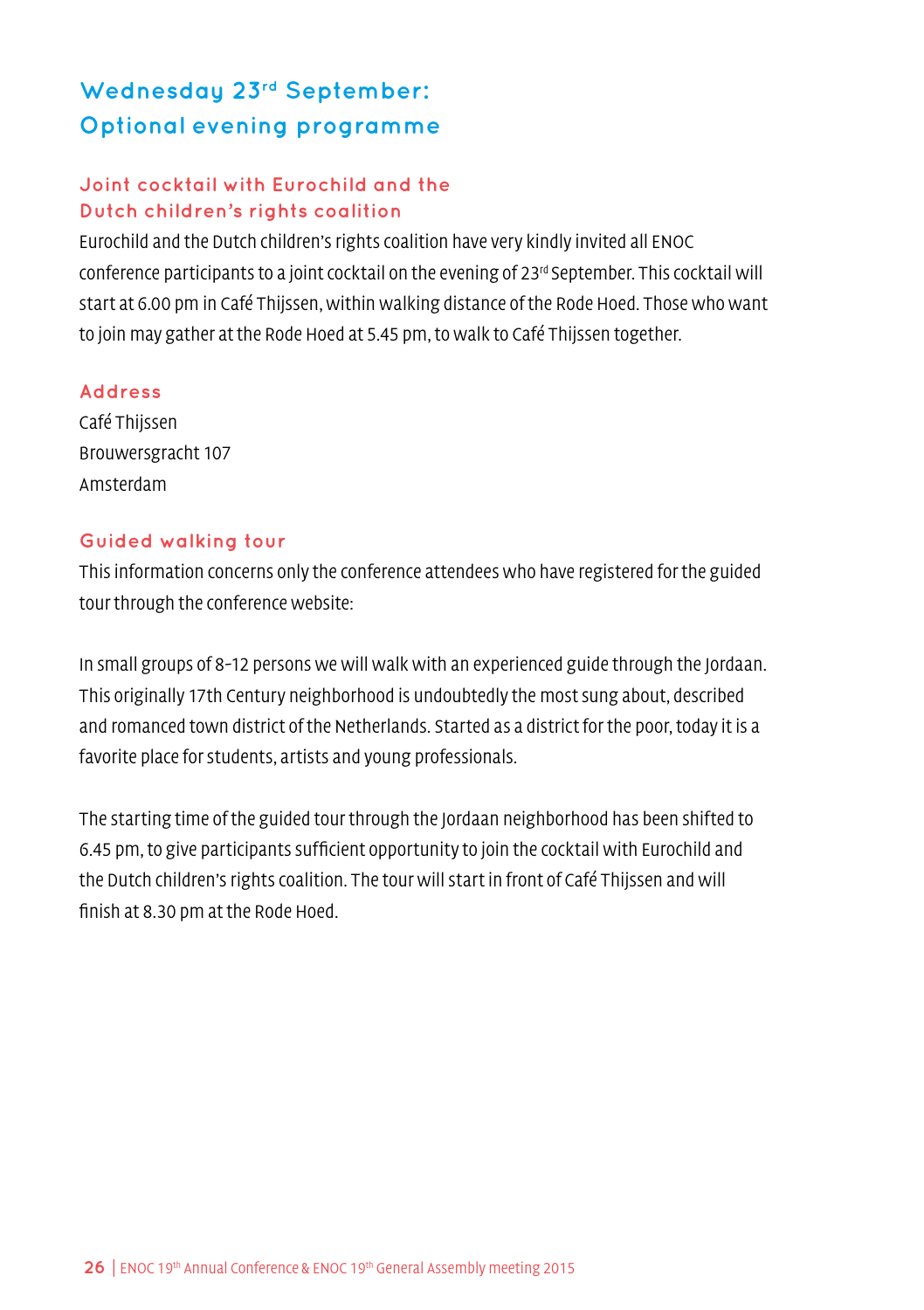# <span id="page-26-0"></span>**Practical information**

### **Conference venue** Rode Hoed Keizersgracht 102 1015 CV Amsterdam

#### **General assembly venue**

The Old Chamber Tweede Kamer (House of Representatives) Lange Poten 4 2511 CL The Hage

Please note that sharp items and large bags or suitcases are prohibited to be brought into the general assembly venue. Visitors may be asked to show a valid ID-card or passport.

### **Directions (Rode Hoed)**

More detailed directions can be found on the **[conference website.](http://www.roijecongressen.com/inschrijven/index.php?event_id=60&veld=route)**

Transport between Amsterdam and The Hague will be organised by the host institution. After the closing session, transport to Amsterdam, Schiphol airport and Rotterdam The Hague airport will be arranged.

### **Walking directions**

(12 minutes walking from Central Station / P1-Parking)

- After leaving the Central Station or the P1-parking, cross the road and turn right (Prins Hendrikkade).
- Before the canal, turn left and follow the Singel.
- Turn right at the third bridge, pass the canal and walk straight ahead into the Blauwburgwal.
- Pass another 2 canals and turn left on the Keizersgracht. On your right hand, you will see the Rode Hoed at number 102.

### **Public transportation**

The nearest tram stop to the Rode Hoed is 'Nieuwezijds Kolk'. From Amsterdam Central Station it is only one stop and costs will be  $\epsilon$  2,90. Tickets can be purchased in the tram (cash payment only, banknotes above € 20 are not accepted). Plan your exact journey on: **www.9292.nl.**

#### **By car & parking**

The nearest parking is P1 Amsterdam Centrum, Prins Hendrikkade 20A. This parking is situated in front of Amsterdam Central Station. From all directions, follow the signs 'Amsterdam Centrum/ Centraal Station. Then follow the signs to the parking 'P1 Amsterdam Centrum'. From here, follow the walking directions from the Central Station / P1-Parking.